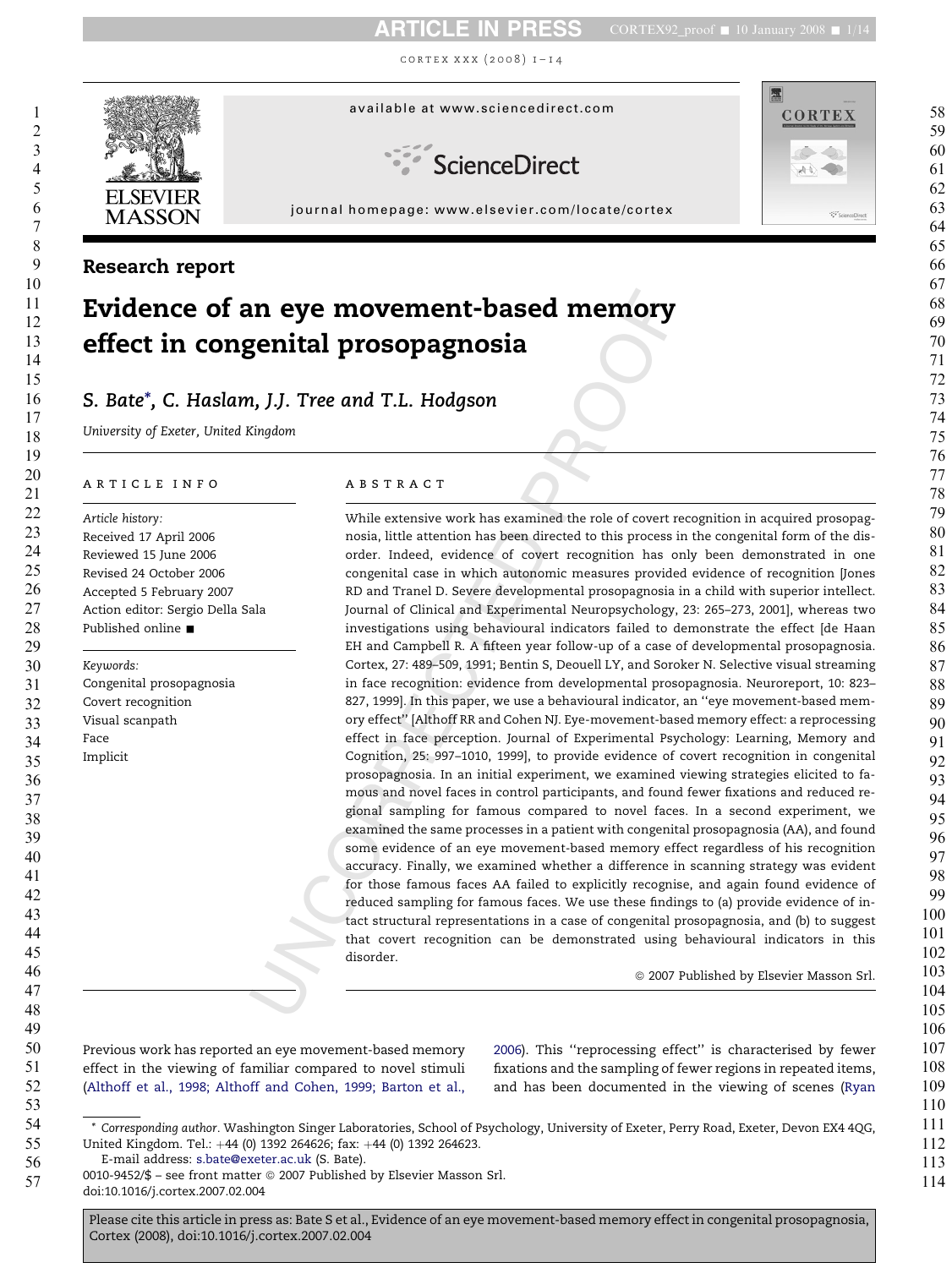[et al., 2000](#page-13-0)) and famous faces ([Althoff et al., 1998; Althoff and](#page-11-0) 116  $\,$  Q1  $\,$  [Cohen, 1999](#page-11-0); Barton et al., <del>in press</del>). Evidence of the eye movement-based memory effect has also been reported in amnesic patients who were asked to view scenes ([Ryan et al., 2000](#page-13-0)) and to recognise familiar faces [\(Althoff, 1999](#page-11-0)). Given this evidence of covert recognition, it is pertinent to ask whether the effect can be extended to prosopagnosic patients in the viewing of faces. An extensive literature exists concerning the role of covert processing in acquired prosopagnosia, yet little work has investigated such processes in its congenital equivalent. However, it has been suggested that covert recognition can only be found on autonomic and not behavioural indicators in this condition [\(Kress and Daum, 2003\)](#page-12-0). In this paper we provide evidence against this claim, and show that covert recognition can be demonstrated in a case of congenital prosopagnosia using measures of the visual scanpath. 115 117 118 119 120 121 122 123 124 125 126 127 128 129

Although prosopagnosia is more commonly reported following an acquired brain injury, there has been growing interest in people who suffer from face recognition deficits from birth [\(Ariel and Sadeh, 1996; Avidan et al., 2005; Behrmann](#page-11-0) [and Avidan, 2005; Behrmann et al., 2005; Bentin et al., 1999;](#page-11-0) [Campbell, 1992; de Gelder and Rouw, 2000; de Haan, 1999; de](#page-11-0) [Haan and Campbell, 1991; Duchaine, 2000; Duchaine et al.,](#page-11-0) [2003a, 2004;](#page-11-0) Duchaine et al., in press; Galaburda and [Duchaine, 2003; Jones and Tranel, 2001; McConachie, 1976;](#page-12-0) [Nunn et al., 2001](#page-12-0)). This condition has been referred to as 'congenital prosopagnosia', and is characterised by a face processing impairment that has been present from birth, in the context of intact visual and intellectual functions and in the absence of any neurological damage (Jones and Tranel, [2001\)](#page-12-0). Some case studies have reported a familial connection in congenital prosopagnosia (Behrmann et al., 2005; Bentin [et al., 1999; de Haan, 1999; Duchaine, 2000; Duchaine et al.,](#page-11-0) [2003b; Kracke, 1994; McConachie, 1976](#page-11-0)), and a recent study suggests there is a genetic basis for the disorder (Grüeter [et al., in press](#page-12-0)). The condition is therefore distinguished from the umbrella term 'developmental prosopagnosia', which is used when the condition results from neurological damage at any stage of development, visual deprivation such as infantile cataracts, or from other developmental problems such as autism. 130 131 132 133 134 135 136 137 138 139 140 141 142 143 144 145 146 147 148 149 150 151 152 153

The performance of individuals who present with congenital prosopagnosia is inconsistent, raising the possibility that the condition may not be a unitary disorder (Kress and Daum, [2003\)](#page-12-0). Indeed, some perform relatively well in featurematching tasks, yet reaction time is often slow and the impairment is revealed when task demands are increased (Kress and [Daum, 2003\)](#page-12-0). Similarly, mixed findings have emerged in tasks requiring recognition of famous faces. Some people with congenital prosopagnosia recognise very few, if any, famous faces [\(Bentin et al., 1999; de Gelder and Rouw, 2000](#page-12-0)), whereas others appear to show reasonably intact recognition abilities ([Duchaine, 2000; Duchaine and Nakayama, 2005; Schwarzer](#page-12-0) [et al., in press; Temple, 1992\)](#page-12-0). Further, it is also unclear whether the same distinction can be applied across the apperceptive (an impairment in deriving an intact percept of a face) and associative (impairment at the level of semantics) subtypes as reported in acquired prosopagnosia [\(de Renzi et al., 1991\)](#page-12-0). Indeed, the majority of congenital cases is present with a perceptual impairment, with only three cases in the literature 154 155 156 157 158 159 160 161 162 163 164 165 166 167 168 169 170 171

apparently showing the associative form of the disorder (Dr S: [Temple, 1992;](#page-13-0) BC: [Duchaine, 2000](#page-12-0); TA: [Jones and Tranel,](#page-12-0) [2001\)](#page-12-0).

egeted that covert recognition can required to demonstrate cover<br>is call and constrate computed by demonstrate constrained by this place and Daum, 2003). In this paper we congenital prosopagnosia, be this claim, and show t This sub-classification is particularly important given evidence of a relationship between covert recognition and perceptual impairment. In acquired prosopagnosia, covert recognition has been demonstrated in virtually all patients with an associative impairment but only in some patients with an apperceptive impairment. This finding suggests that some residual capacity to encode face representations is required to demonstrate covert recognition. Some authors have argued against the existence of covert processing in congenital prosopagnosia, because this process relies on subthreshold activation of previously intact face representations (e.g. Barton et al., 2001). Evidence in support of this statement is mixed. [de Haan and Campbell \(1991\)](#page-12-0) and [Bentin et al. \(1999\)](#page-12-0) failed to find evidence of covert recognition in their patients with congenital prosopagnosia (AB and YT) using behavioural measures. However, a recent study has demonstrated covert recognition in a case of congenital prosopagnosia using an autonomic measure (TA: [Jones and Tranel, 2001](#page-12-0)). In this fiveyear-old boy, skin conductance responses were enhanced during presentations of familiar faces (family and close friends), despite his inability to name any of these people. In line with dual-route models of face recognition (e.g. [Breen](#page-12-0) [et al., 2000; Ellis and Lewis, 2001\)](#page-12-0), it has been argued that covert processing can only be found using autonomic and not behavioural indicators in this condition [\(Kress and](#page-12-0) [Daum, 2003](#page-12-0)). However, an alternative explanation may lie in the nature of the impairment in these patients. Importantly, AB and YT display perceptual impairments that would classify them as having an apperceptive form of the disorder, whereas TA is more representative of the associative form (see [de Renzi](#page-12-0) [et al., 1991\)](#page-12-0). While it is not clear whether these two subtypes map onto congenital prosopagnosia in the same manner as they do in acquired prosopagnosia ([Kress and Daum, 2003\)](#page-12-0), it is nevertheless not surprising that behavioural tests of covert recognition did not reveal residual knowledge in AB and YT. According to this hypothesis, we would predict that TA (who presents with an associative impairment) would also show evidence of covert recognition on behavioural measures. Unfortunately, these data were not collected and it remains to be shown whether covert recognition can be demonstrated using behavioural measures in another case of associative congenital prosopagnosia.

The monitoring of eye movements provides another means to observe covert processing [\(Bruyer, 1991\)](#page-12-0). Indeed, Althoff and colleagues ([Althoff et al., 1998; Althoff and Cohen,](#page-11-0) 1999) present evidence of an eye movement-based memory effect as a means to discriminate between the viewing of famous and novel faces in healthy participants. In comparison to famous faces, the viewing of novel faces was characterised by more fixations, more regions (i.e. facial features) sampled, more fixations made before returning to a previously sampled region, and a greater proportion of fixations elicited to the left side of space and the inner features (i.e. eyes, nose and mouth). Further, these authors used first- and second-order Markov matrices to examine the sequential organization of scanning, and suggested that famous faces were associated with more random scanning sequences than novel faces.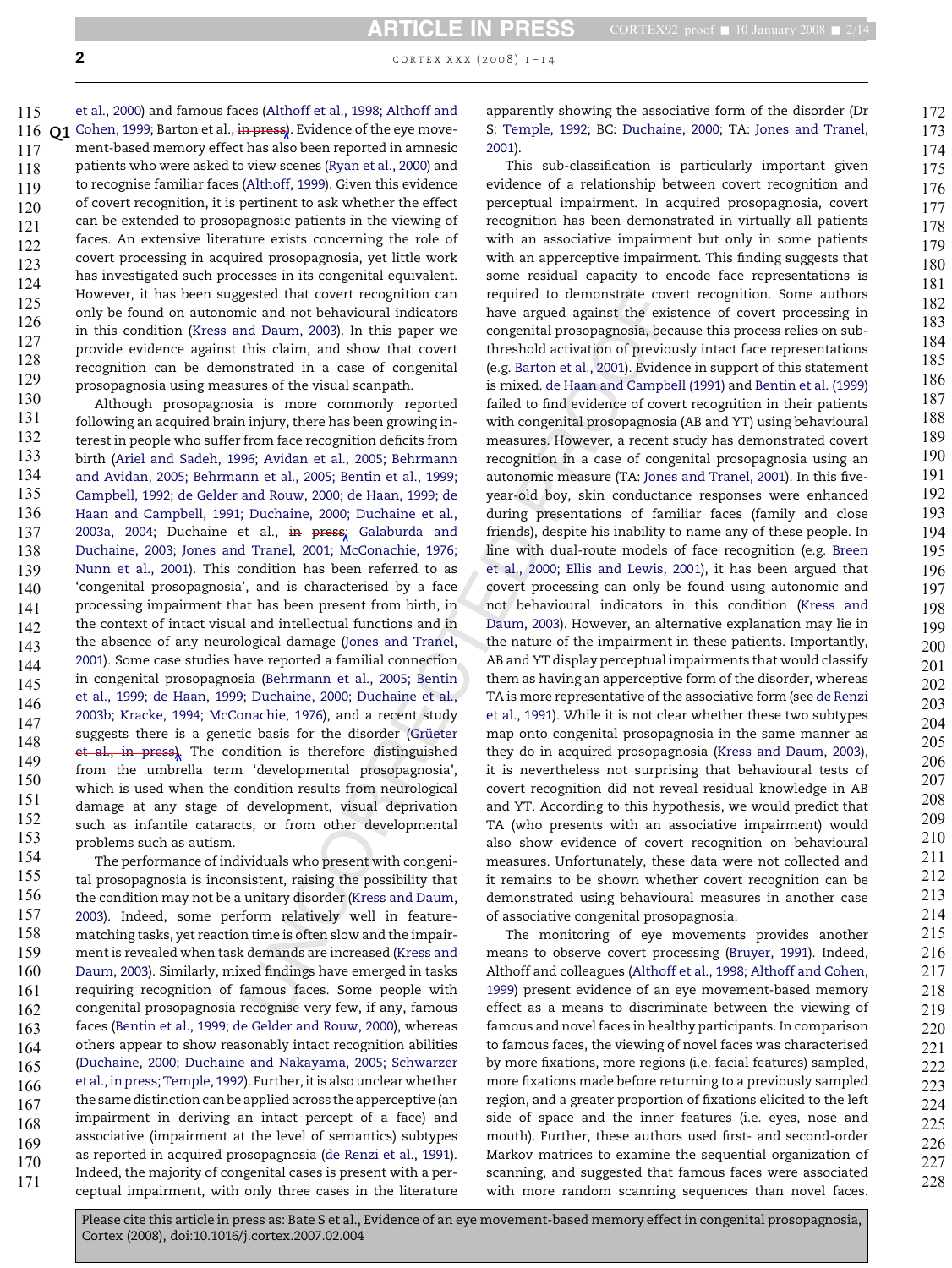cortex xxx (2008) 1–14

3

[Barton et al. \(2006\)](#page-11-0) reported a similar distinction between the viewing of famous and novel faces using fixation-based measures (number of fixations and total dwell time), but could not replicate the finding using Markov matrices. 229 230 231 232

Various measures of the scanpath have been used to provide evidence of covert recognition in neurological patients. [Rizzo et al. \(1987\)](#page-12-0) used first-order Markov matrices to provide evidence of covert recognition in two patients with acquired prosopagnosia, although they could not replicate this finding in their healthy control participants. Further, two studies have examined the eye movement-based memory effect in patients with amnesia. [Ryan et al. \(2000\)](#page-13-0) noted a difference in the viewing strategies elicited to repeated and novel scenes in their patients with amnesia, characterised by reduced sampling (i.e. fewer fixations and fewer regions sampled) for repeated as compared to novel scenes. However, these patients were not asked to make a conscious recognition judgment, and it is possible they may have retained some explicit knowledge of the repeated scenes. Nevertheless, [Althoff \(1999\)](#page-11-0) reported a difference in the viewing of learned (i.e. following a study phase) relative to novel faces in seven patients with amnesia, and found evidence for the effect even for those repeated faces that were not consciously recognised by the patients. This research suggests that the influence of previous exposure can be observed in visual processing independently of explicit remembering. 233 234 235 236 237 238 239 240 241 242 243 244 245 246 247 248 249 250 251 252 253

the eye movement-based memory (i.e. sehwaraze-et-is, in presspectering the residual memory (i.e. seeinal, a<br>Nyan et al. (2000) noted a dif-<br>the faces of some farmous people esties all two memoirs, characteristed by a fina From the above discussion, it is apparent that some measures of the visual scanpath may be more reliable indicators of recognition than others. In the present research, we employed six measures in addition to the standard behavioural measures of accuracy and reaction time to examine the influence of familiarity on scanning strategy. Given the nature of this study, we selected variables that had particular theoretical value in understanding the information processing strategies relevant to recognising faces. There are further benefits of using eye-tracking in addition to standard behavioural measures in a study that examines face processing in prosopagnosia. Primarily, the presence of a response bias in the forced-choice decisions of neurological patients can obscure evidence of covert recognition. In prosopagnosia, a bias towards a 'novel' rather than 'familiar' decision is often reported, limiting the insight that can be drawn from accuracy on such a decision task. Use of other indicators can overcome this constraint. Second, the eye movement-based memory effect can reveal the nature of internal face representations [\(Barton et al., 2006](#page-11-0)). Specifically, in face identification, the goal of viewing is to match the present face to representations of familiar faces. What is not clear in prosopagnosia is whether the internal representations of faces are damaged or absent, or whether these representations are intact and it is the connections to other parts of the system that are impaired. The contrast between viewing patterns elicited to famous and novel faces may help to reveal the nature of these internal representations in the prosopagnosic case. 254 255 256 257 258 259 260 261 262 263 264 265 266 267 268 269 270 271 272 273 274 275 276 277 278 279 280

In the current series of studies we investigate the eye movement-based memory effect in healthy adults and a case of congenital prosopagnosia, AA. Experiment 1 essentially involved a replication of [Althoff and Cohen's \(1999\)](#page-11-0) study, both to provide confirmation of the eye movementbased memory effect in healthy participants and to provide 281 282 283 284 285

a control group for comparison with AA. In this study, we monitored the visual scanpath of healthy adults participating in a standard recognition task involving famous and novel faces. The aim of Experiment 2 was to investigate the same effect in congenital prosopagnosia. Unlike many prosopagnosic patients reported in the literature, AA's deficit is restricted to faces, and he has a high IQ with intact lower-level processing. Thus, he provides an ideal opportunity to investigate the facial information extracted by an impaired processing system relative to controls. Like other cases of congenital prosopagnosia (i.e. Schwarzer et al., in press), AA could explicitly recognise the faces of some famous people, which can limit demonstration of covert recognition. To address this, we conducted a final study involving a larger number of famous faces to evaluate AA's viewing strategy for stimuli that he could and could not recognise. This allowed us to determine whether the reprocessing effect would emerge independently of  $O2$ explicit remembering. Evidence of a reprocessing effect would be characterised by the following for novel faces: a longer processing time with more fixations, greater sampling of facial regions, and more time attending to the inner features and to the left side of space.

# 1. Experiment 1

Our aim in Experiment 1 was to replicate the face reprocessing effect in young adults and in a group of older adults. The effect was shown in younger adults by [Althoff and Cohen \(1999\)](#page-11-0), and while there is no reason to expect a difference based on age, our replication included older adults in order to have an agematched group for comparison with AA.

# 1.1. Method

# 1.1.1. Participants

Two groups of postgraduate students from the University of Exeter volunteered to take part in this experiment. The first group comprised 10 healthy younger adults (five males and five females). Their mean age was 22 years (SD  $=$  1.15). The second group comprised nine healthy adults (four males and five females). Their mean age was 48 years (SD = 2.35). All participants reported normal or corrected-to-normal vision. Informed consent was obtained from all participants prior to onset of the experiment, and ethical approval for this study was granted by the Ethics Committee at the School of Psychology, University of Exeter.

# 1.1.2. Apparatus and materials

Forty digitalised photographs of famous people were downloaded from the Internet and were used to create two sets of 20 faces; one for younger participants and one for older participants. The faces were selected on the basis of findings from a pilot study in which 20 young adults and 20 adults were asked to rate the familiarity of faces on a scale from 1 to 5 (1 indicating ''not at all familiar'' and 5 indicating ''highly familiar''). The final stimulus set for each age group comprised famous faces judged to be highly familiar by more than 80% of participants in the pilot study. Eleven faces of famous male personalities and nine faces of famous female personalities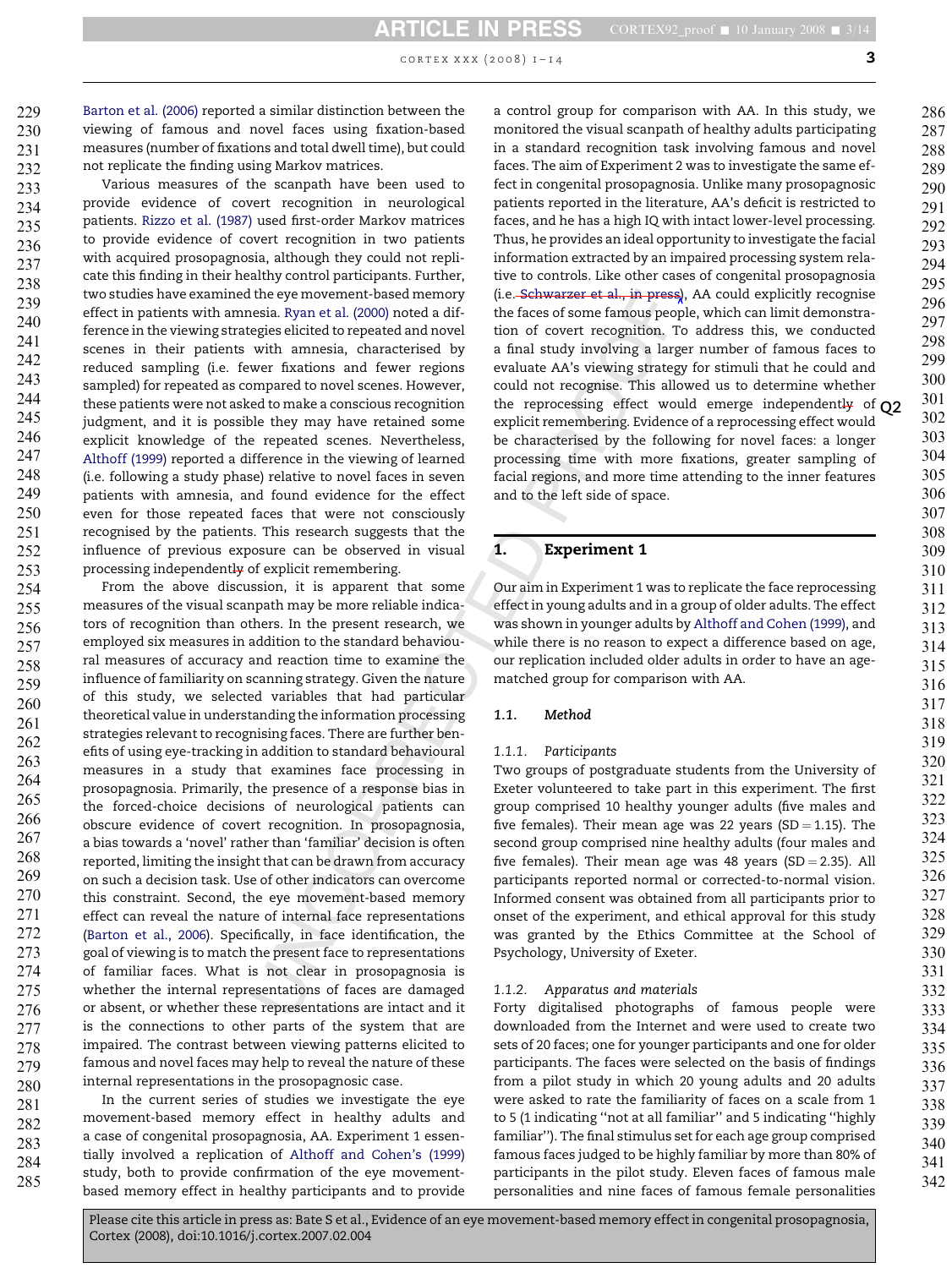were selected for each age group. An additional set of digitalised photographs of unknown faces was downloaded from the Internet. This set of faces was matched to the two sets of famous faces as closely as possible for gender, age and perceived attractiveness. 343 344 345 346 347

Eyelink system (SR Research Ltd, 1998), yet there are also reported that means that may explic orient and one degree of visual and the contrast are also reported through a miniature infrared exposure (Friedman, 1979). Ind All photographs were edited in Jasc® Paintshop Pro (Version 9.00). Each face was displayed from the neck upwards and upon a white background. Each stimulus was adjusted to 650 pixels in height and 500 pixels in width, and was displayed in the centre of a 22-inch colour monitor. Eye movements were recorded using an Eyelink system (SR Research Ltd, Canada), a video-based pupil/corneal reflex tracking device with a head movement compensation sampled at 250 Hz and spatial accuracy between half and one degree of visual angle. Eye position was monitored through a miniature infrared CCD video camera mounted on an adjustable headband, aimed at the right eye. Head movement was not restrained by a chin rest for this experiment, because the eye-tracker had an optical head-tracking camera integrated into the headband that allowed accurate tracking of the point of gaze without the necessity of fixing the head of the participant. The combined pupil/corneal reflex tracking technique used by the system is also robust to translate movements of the head relative to the camera (point of gaze being dependent upon the relative, rather than absolute, position of the pupil and corneal reflex in the camera field). Eye movements were analysed using Eyelink Data Viewer software (SR Research Ltd), which allowed periods of fixation to be identified and user-defined areas of interest to be determined within the face images (see below). In an initial calibration phase and then during all data collection, eye position on the screen was sent to a Dell host computer, which also collected information about when the stimuli were presented and what behavioural responses were produced. 348 349 350 351 352 353 354 355 356 357 358 359 360 361 362 363 364 365 366 367 368 369 370 371 372 373 374 375

1.1.3. Eye movement parameters and dependent measures To analyse eye movements, the scanpath for each face was plotted. Five areas of interest were defined, as used in previous research [\(Walker-Smith et al., 1977\)](#page-13-0): right eye (left side of space), left eye (right side of space), mouth, nose and 'other'. Any fixations falling outside of the defined feature areas were defined as 'other'. To distinguish these regions, the interest areas were drawn onto each face using a freehand marquee tool. To ensure that the average size of the interest areas did not differ between famous and novel faces, a univariate analysis of variance was carried out to compare the size of each of the four inner features. This analysis showed that the average size of each interest area did not differ between the two sets of faces. 376 377 378 379 380 381 382 383 384 385 386 387 388 389

We selected seven dependent measures based on their theoretical relevance. First, we included the standard behavioural indicator of reaction time, measuring the length of time that elapsed before a familiarity decision was made for each face. Numerous studies have indicated that familiarity judgments are typically made faster for familiar than for novel faces (e.g. [Althoff and Cohen, 1999\)](#page-11-0). This finding has been explained by a need to collect more data from novel faces, as the strength of the facial memories associated with these faces is naturally more limited than memories for familiar faces. 390 391 392 393 394 395 396 397 398 399

Second, two temporal fixation measures were employed to measure the amount of sampling elicited to each type of face. We measured the number of fixations per second and the average fixation duration for famous and novel faces. The number of fixations provides an index of the amount of sampling directed to an item; more sampling is associated with the need to extract more information from a face. Thus, it was hypothesized that more fixations would be elicited to novel faces. Fixation durations in scene viewing have a mean of about 300 msec ([Henderson and Hollingworth,](#page-12-0) [1998\)](#page-12-0), yet there are also reports of substantial variability in this value. This variability may reflect shorter fixation durations as a result of semantic constraint [\(Friedman, 1979;](#page-12-0) [Henderson et al., 1999; Loftus and Mackworth, 1978](#page-12-0)) or prior exposure (Friedman, 1979). Indeed, it is possible this measure may be influenced by familiarity.

Two additional variables associated with the regional distribution of scanning were measured. These were the number of regions sampled out of a possible five (right eye, left eye, nose, mouth and other) and the number of consecutive fixations made within a region (i.e. runs). The number of regions sampled provides an additional measure of the level of sampling elicited to a stimulus, while taking into account the regional distribution of scanning. It has been suggested that the number of consecutive fixations within the same region reflects an attempt to resolve regional feature ambiguity in the data generated during the first fixation of the pair ([Barton et al., 2006](#page-11-0)). If so, repeated scanning may be related to local feature-based processing, as opposed to the generation of the global face percept. It is likely this process may be heightened in prosopagnosia based on the hypothesis that these patients tend to rely on a feature-based scanning strategy.

Finally, two measures providing an index of the spatial distribution of scanning were taken. These were the proportion dwell time spent viewing the right hemispace and the inner features. These two measures are particularly important Q3 given we used faces as stimuli. There is considerable evidence from eye movement studies that attention is directed predominantly to the inner features during recognition (i.e. the eyes, nose and mouth), with fewer fixations made to the external features ([Groner et al., 1984; Henderson et al., 2001;](#page-12-0) [Luria and Strauss, 1978; Mertens et al., 1993; Walker-Smith](#page-12-0) [et al., 1977](#page-12-0)). Further, [Althoff and Cohen \(1999\)](#page-11-0) found this bias was affected by familiarity, with greater sampling of the inner features for novel compared to famous faces. In contrast, evidence from the behavioural literature suggests that the internal features of a face are more important for recognition when the face is familiar than when it is unfamiliar [\(Clutterbuck and Johnston, 2005; Ellis et al., 1979; Young](#page-12-0) [et al., 1985](#page-12-0)). Thus, additional evidence from a scanning study that manipulates familiarity will help to resolve this ambiguity. Further, a recent study has indicated that patients with congenital prosopagnosia fixate on external facial features to a greater extent than control participants when viewing both famous and unfamiliar faces [\(Schwarzer et al., in press\)](#page-13-0). These authors attributed this finding to the relationship between fixation behaviour and expertise [\(Viviani, 1990\)](#page-13-0); skilled professionals tend to focus their fixations on details which are meaningful to themselves as experts, whereas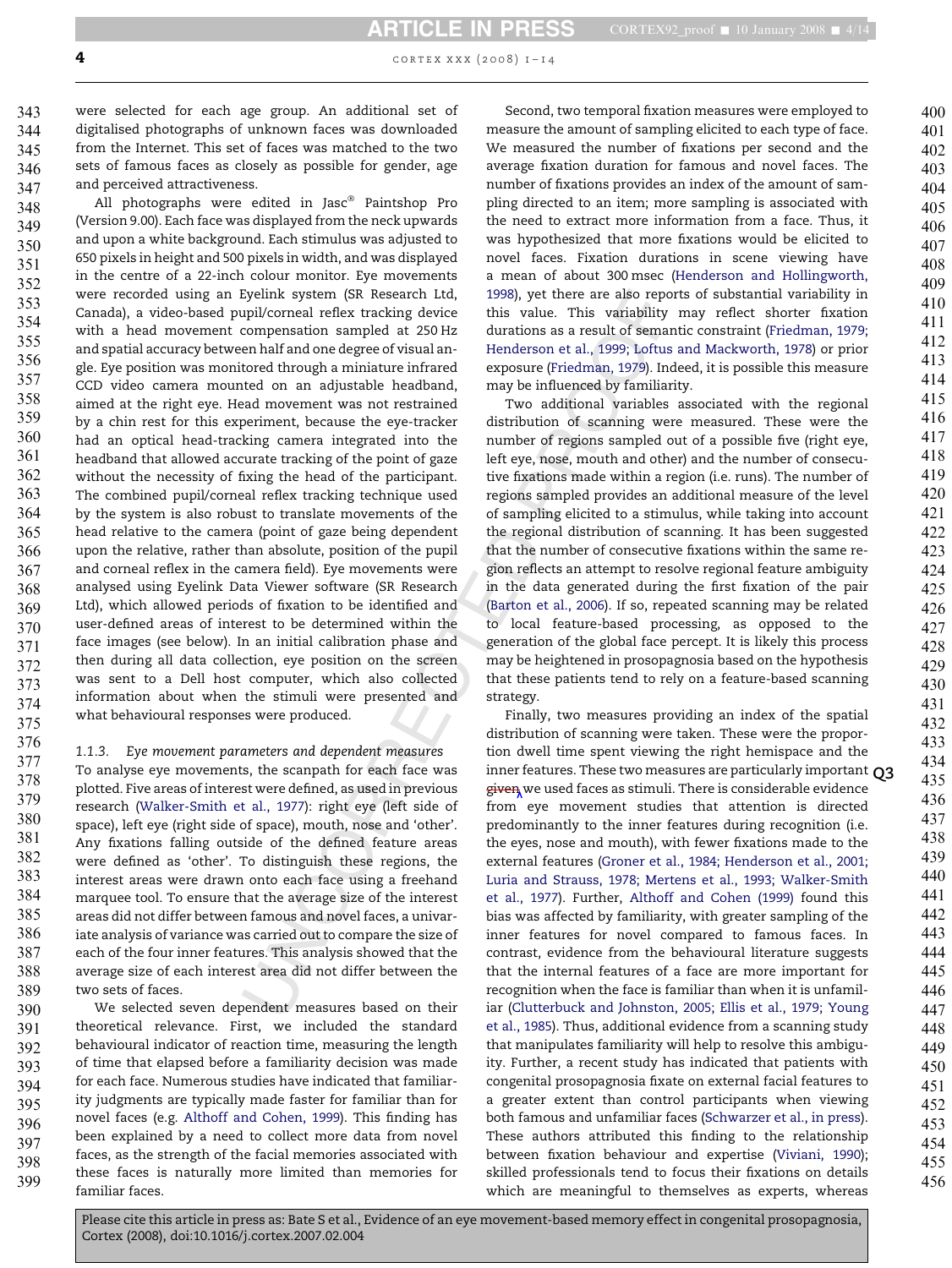cortex xxx (2008) 1–14

laymen tend to search for other informative regions. In prosopagnosia, the places with high informative value are not the inner features but other external features that can also be useful for recognition. The case of AA presents a further opportunity to examine this hypothesis. 457 458 459 460 461

Finally, the asymmetry of face perception has a long history. A left hemifield advantage, interpreted as a consequence of a right hemispheric specialization for face processing, has been demonstrated in fMRI experiments showing predominant activation of the right fusiform gyrus by faces [\(Kanwisher et al., 1997; Rossion et al., 2002\)](#page-12-0), in eye-tracking studies showing greater dwell time on the right side of a face ([Althoff and Cohen, 1999; Butler et al., 2005; Gilbert](#page-11-0) [and Bakan, 1973; Mertens et al., 1993\)](#page-11-0) and patient studies showing that prosopagnosia from unilateral lesions is more likely to result from right rather than left occipito-temporal damage ([Barton, 2003](#page-11-0)). [Althoff and Cohen \(1999\)](#page-11-0) note a further advantage associated with asymmetric viewing. They claim that avoiding symmetry in scanning results in a more efficient strategy for extracting important information from the face. Whether this left hemifield advantage is apparent in congenital prosopagnosia has not yet been demonstrated. 462 463 464 465 466 467 468 469 470 471 472 473 474 475 476 477 478

#### 1.1.4. Procedure 479

Participants were seated in a quiet room, approximately 60 cm from the screen. No bite bar or chin rest was used given the eyelink system had built-in head movement compensation. A calibration of eye fixation position was conducted prior to the experiment. This calibration procedure began with the presentation of a white dot in the centre of a black computer screen. The dot moved consecutively around the edge of the screen until an adequate corneal lock was achieved in each position. Once each participant had successfully completed the calibration phase, they immediately progressed to the recognition test. Because the test was administered in one continuous block, recalibration was not necessary. 480 481 482 483 484 485 486 487 488 489 490 491

Participants viewed the sequence of 40 stimuli (20 known and 20 unknown) in a random order, with an exposure time of 5 sec per face. Participants were required to make a recognition judgment for each face, pressing the right key on a joypad if the face was familiar to them and the left button if the face was unknown. They were also informed that reaction time would be recorded. Each face was presented for exactly 5 sec, whether or not a response had been provided, and the visual scanpath was recorded for the entire duration. The initial point of retinal attention was controlled by the presentation of a centrally positioned fixation dot before each stimulus appeared. The next stimulus was displayed once the participant had recommitted their attention by fixating on the dot. 492 493 494 495 496 497 498 499 500 501 502 503 504

#### 1.1.5. Statistical analyses 506

505

Analyses were conducted on data collected from each dependent variable within the reaction time period (i.e. until participants signified recognition). The data were divided into responses for the 20 familiar and 20 unfamiliar trials for each participant. As no errors were made by any participant, no trials were removed from the analyses. However, as in previous research, response latencies that differed by two or more standard deviations from the mean were removed 507 508 509 510 511 512 513

from all dependent measures. Using this strategy, a total of 57 trials (out of a possible 760) were removed from analysis. We then examined the effect of familiarity on each of our seven variables. The mean score for each variable was calculated for famous and novel faces for each participant, and placed into a 2 (familiarity: famous, unknown)  $\times$  2 (age: old, young) mixed factorial analysis of variance with repeated measurements on the 'familiarity' factor.

### 1.2. Results

# 1.2.1. Accuracy and reaction time

All participants correctly categorised all faces as famous and novel. Mean reaction times were 938.25 msec for famous faces and 1439.10 msec for unknown faces (S.E.s  $=$  71.32 and 148.05), and this difference was significant:  $F(1,17) = 13.041, p = .002$ (see Table 1). There was no influence of age on this measure,  $F(1,17) = .119$ ,  $p = .735$ .

# 1.2.2. Overall viewing patterns

ssion et al., 2002), in eye-tracking<br>some devell time on the right side of 1.2.1. Accuracy and reaction<br>dwell time on the right side of 1.2.1. Accuracy and reaction<br>in 1999; Butler et al., 2005; Gilbert All participants c To obtain a general indication of viewing strategy, the mean percentage dwell times for each of the five areas of interest (left eye, right eye, mouth, nose and other) were calculated for famous and novel faces. These data were entered into a 2 (familiarity: famous, novel) $\times$  2 (age: old, young) $\times$  5 (region) analysis of variance, with repeated measurements on the 'familiarity' and 'region' factors. Attention largely concentrated on the four inner features, with the majority of time spent viewing the nose, as supported by a main effect of region of face  $F(3,51) = 5.750$ ,  $p = .006<sup>1</sup>$  (see [Table 2](#page-5-0)). Further, there was a significant three-way interaction between familiarity, age and region, F(3,51)  $=$  3.835,  $\emph{p}$   $=$  .022. Post hoc comparisons revealed older participants spent less time on the mouth and more time on the nose for famous faces, F(1,17)  $=$  7.263,  $p = .015$ , yet there was no difference in the amount of dwell time spent on these features for younger participants.

### 1.2.3. Fixation measures

A greater number of fixations were made per second to novel faces (M  $=$  3.61, S.E.  $=$  .25) than to famous faces (M  $=$  3.32, S.E.  $=$  .29) and this difference was significant:  $F(1,17) = 8.810,$  $\displaystyle{p=.009.}$  Accordingly, fixation durations were significantly longer for famous faces (M  $=$  377.88 msec, S.E.  $=$  32.79) than for novel faces (M = 316.48 msec, S.E. = 24.69),  $F(1,17) = 8.538$ ,  $\emph{p} =$  .010. Neither fixation rate nor fixation duration were found to be influenced by the age of participants,  $F(1,17) = .208$ ,  $p = .654$  and F(1,17)  $= 1.308,\, p = .269.$ 

### 1.2.4. Interest area measures

As predicted, the number of regions sampled for novel faces  $(M = 2.38, S.E. = .13)$  was significantly greater than for famous faces (M = 1.78, S.E. = .11):  $F(1,17) = 33.455$ , p = .001. Viewing patterns within each region also differed according to previous exposure. The number of runs (consecutive fixations within a region) made for novel faces (M  $=$  3.23, S.E.  $=$  .33) was also significantly higher than that for famous faces (M  $=$  2.05,  $\,$ S.E.  $=$  .19):  $F(1,17) = 17.818$ ,  $p = .001$ . Neither of these two

<sup>1</sup> Huynh-Feldt correction used throughout.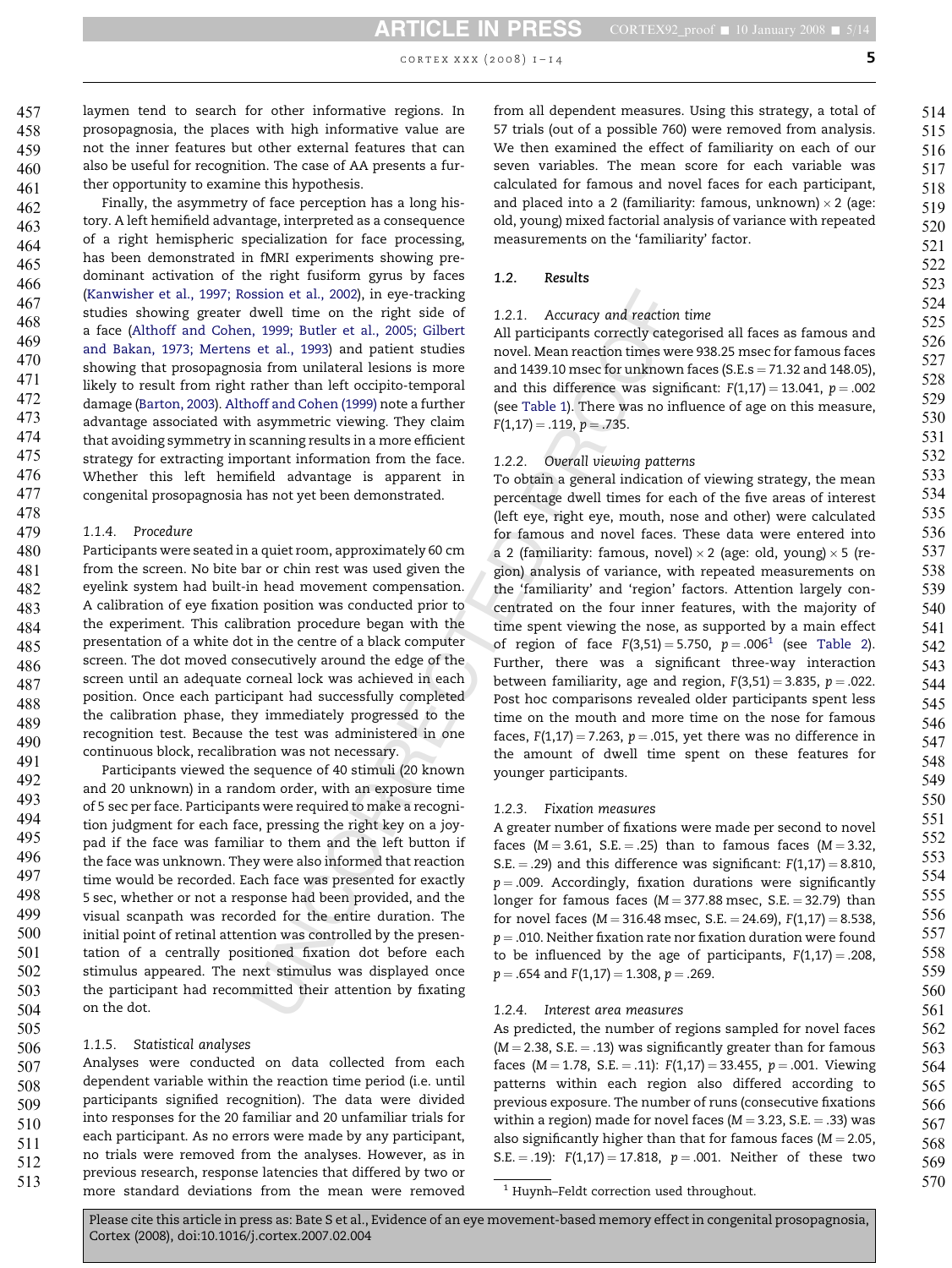<span id="page-5-0"></span>

|                          | Control participants |                  |                  | AA               |
|--------------------------|----------------------|------------------|------------------|------------------|
|                          | Famous               | Novel            | Famous           | Novel            |
| Reaction time (msec)     | 938.25 (310.86)      | 1439.10 (645.34) | 1304.37 (444.83) | 1977.61 (685.25) |
| Fixation rate per second | 3.32(1.28)           | 3.61(1.09)       | 2.82(1.23)       | 2.56(.94)        |
| Fixation duration (msec) | 377.88 (142.93)      | 316.48 (107.63)  | 467.80 (185.94)  | 413.22 (169.25)  |
| Region count             | 1.78(.50)            | 2.38(.58)        | 1.90(.57)        | 2.56(1.20)       |
| Run count                | 2.05(.84)            | 3.23(1.42)       | 2.42(.96)        | 3.50(2.09)       |
| Proportion inner (%)     | 68.14 (8.57)         | 73.38 (7.40)     | 66.37 (28.24)    | 83.90 (19.12)    |
| Proportion left (%)      | 45.41 (15.81)        | 48.90 (11.63)    | 40.41 (32.30)    | 50.51 (31.58)    |

measures were influenced by age, F(1,17)  $=$  1.429,  $p$   $=$  .248 and  $F(1,17) = .001, p = .987.$ 584 585 586

#### 1.2.5. Dwell time measures 587

65.4 (6.57)<br>
65.4 (1.58)<br>
48.30 (1.163)<br>
48.30 (1.163)<br>
48.30 (1.163)<br>
by age,  $F(1,17) = 1.429$ ,  $p = .248$  and<br>
well time spent on the left since<br>
example from the spent of the spent on the left since<br>
caces (S.E.s. 1.20 a A greater proportion of dwell time was spent on the inner features than 'other' regions for both famous (M $=$  68.14%) and novel  $(M = 73.38%)$  faces  $(S.E.s = 1.20$  and 1.70), and a significantly greater proportion of dwell time was spent on the inner features for novel faces than for famous faces:  $F(1,17) = 7.900$ ,  $p = .012$ . There was no effect of age,  $F(1,17) = .001$ ,  $p = .997$ . Although no main effect of familiarity was found for percentage dwell time spent on the left side of space,  $F(1,17) = 2.037$ ,  $p = .172$  (see Table 1), a significant interaction between familiarity and age was found. Younger adults spent less time on the left side of space for famous people than they did for novel faces, as predicted, but this was not the case for the adult group: F(1,17) = 23.081,  $p = .001$ . In younger adults, the difference between time spent on the left side for famous faces (M  $=$  35.62%) and novel (M  $=$  48.58%) faces  $(S.E.s = 3.82 \text{ and } 3.78)$  was significant:  $F(1,9) = 97.271$ ,  $p = .001$ . Hence, the predicted reprocessing effect for this indicator was only found in younger participants. 588 589 590 591 592 593 594 595 596 597 598 599 600 601 602 603 604 605

# 1.3. Summary of Experiment 1

Experiment 1 aimed to replicate the reprocessing effect originally reported by [Althoff and Cohen \(1999\)](#page-11-0) with famous faces. The viewing of novel faces was characterised by slower reaction times, more fixations per second, shorter duration of fixations, more attention to the inner features, more regions sampled and more runs (i.e. consecutive fixations) made within regions for novel faces. However, the predicted effect 609 610 611 612 613 614 615

was only found in younger participants for the proportion dwell time spent on the left side of space.

# 2. Experiment 2

The aim of this study was to explore whether the reprocessing effect would emerge in a congenital prosopagnosic (AA). The same design and dependent measures used in Experiment 1 were repeated with AA. Investigation of the reprocessing effect with AA was conducted in two stages: the first involved comparison of AA's viewing of famous faces to his viewing of novel faces, regardless of response accuracy; and the second, a comparison of AA's viewing patterns to those of controls for each type of face.

# 2.1. Method

### 2.1.1. Participant

AA is a 57-year-old right-handed male who had been educated to degree level, and is currently employed as a teacher of physics. He reported a history of face recognition problems since early childhood, with a specific memory of attending a birthday party at around six years of age where he could not recognise any of his peers. AA currently reports problems recognising his grown-up children from photographs taken in their childhood, and when meeting them at the train station. AA has no history of neurological or psychiatric illness that may have contributed to his difficulty with faces, and no abnormalities were detected on structural MRI scanning.

Results of neuropsychological testing show AA to be a highly intelligent gentleman. Despite intact lower-level

| 61  | n |
|-----|---|
| 617 |   |
| 618 |   |

606 607 608

61 62

|           | Control participants |               | AA            |               |
|-----------|----------------------|---------------|---------------|---------------|
|           | Famous               | Novel         | Famous        | Novel         |
| Left eye  | 16.48 (18.29)        | 14.57 (9.30)  | 24.93 (25.91) | 11.63 (14.22) |
| Right eye | 12.56 (11.16)        | 19.32 (14.24) | 8.44 (11.68)  | 4.29(7.84)    |
| Mouth     | 10.23(9.50)          | 13.54 (11.09) | 5.22(9.09)    | 4.72(8.08)    |
| Nose      | 32.07 (17.57)        | 29.64 (15.65) | 38.95 (28.42) | 50.41 (33.49) |
| Other     | 28.66 (9.50)         | 22.93 (6.32)  | 22.47 (25.81) | 28.95 (25.16) |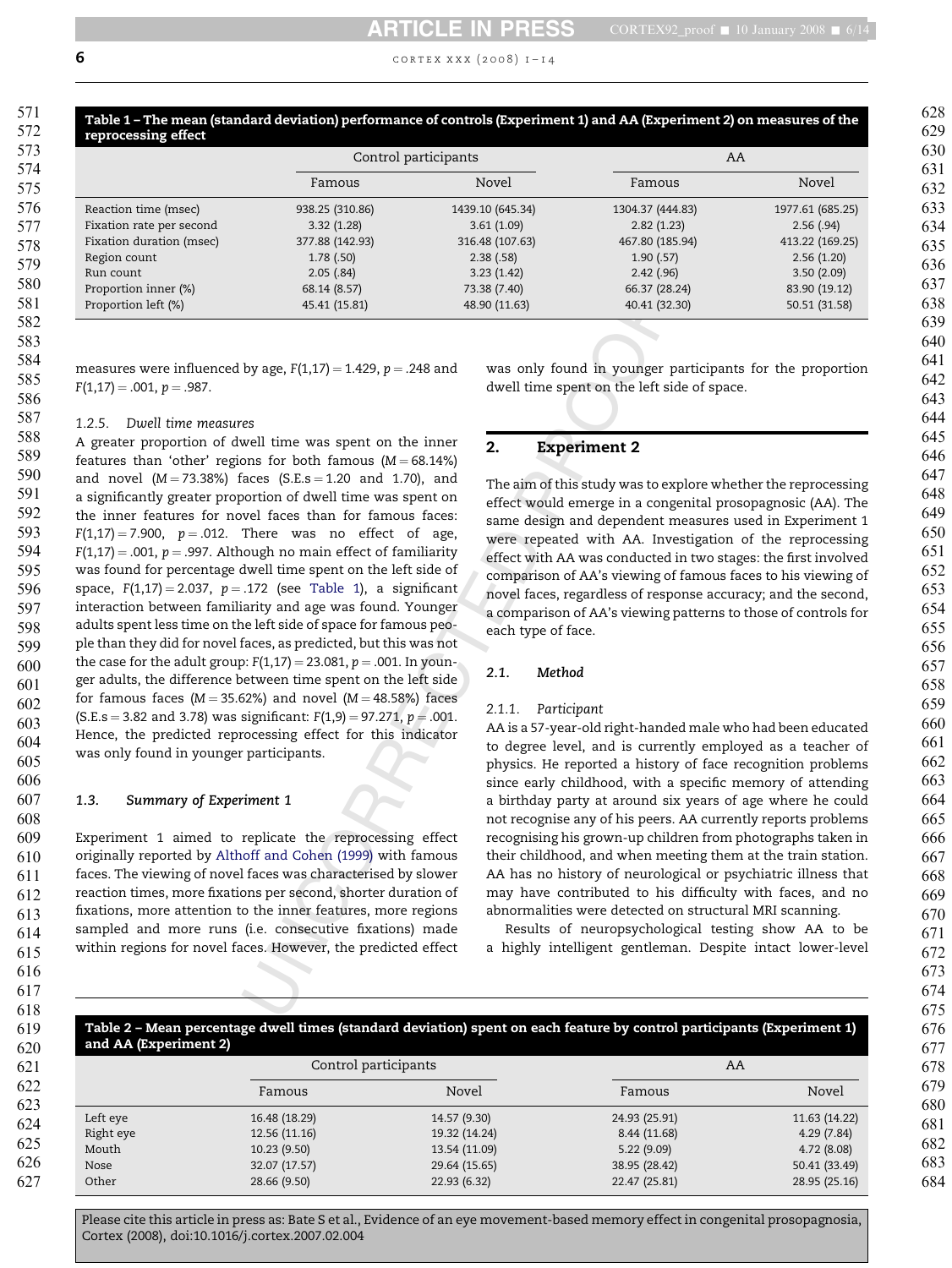# ARTICLE IN PRESS  $CORTEX92\_proof = 10 January 2008 = 7/14$

### cortex xxx (2008) 1–14

7

| Function                                                                                                                                                                                                                                                                                                                                                                                                                                                                                                         | Test                                                           | Score                                                                                                                                                                                                                                                                                                                                                                                                                                                                                                                 |
|------------------------------------------------------------------------------------------------------------------------------------------------------------------------------------------------------------------------------------------------------------------------------------------------------------------------------------------------------------------------------------------------------------------------------------------------------------------------------------------------------------------|----------------------------------------------------------------|-----------------------------------------------------------------------------------------------------------------------------------------------------------------------------------------------------------------------------------------------------------------------------------------------------------------------------------------------------------------------------------------------------------------------------------------------------------------------------------------------------------------------|
| General intellectual function (WAIS III)                                                                                                                                                                                                                                                                                                                                                                                                                                                                         | Full scale IQ                                                  | 142                                                                                                                                                                                                                                                                                                                                                                                                                                                                                                                   |
|                                                                                                                                                                                                                                                                                                                                                                                                                                                                                                                  | Verbal IQ                                                      | 135                                                                                                                                                                                                                                                                                                                                                                                                                                                                                                                   |
|                                                                                                                                                                                                                                                                                                                                                                                                                                                                                                                  | Performance IQ                                                 | 140                                                                                                                                                                                                                                                                                                                                                                                                                                                                                                                   |
| Memory (WMS III)                                                                                                                                                                                                                                                                                                                                                                                                                                                                                                 | General memory                                                 | 120                                                                                                                                                                                                                                                                                                                                                                                                                                                                                                                   |
|                                                                                                                                                                                                                                                                                                                                                                                                                                                                                                                  | Visual immediate memory                                        | 115                                                                                                                                                                                                                                                                                                                                                                                                                                                                                                                   |
|                                                                                                                                                                                                                                                                                                                                                                                                                                                                                                                  | Visual delayed memory                                          | 118                                                                                                                                                                                                                                                                                                                                                                                                                                                                                                                   |
| Object processing (BORB)                                                                                                                                                                                                                                                                                                                                                                                                                                                                                         | Object decision                                                | 123/128                                                                                                                                                                                                                                                                                                                                                                                                                                                                                                               |
|                                                                                                                                                                                                                                                                                                                                                                                                                                                                                                                  | Foreshortened match                                            | 25/25                                                                                                                                                                                                                                                                                                                                                                                                                                                                                                                 |
|                                                                                                                                                                                                                                                                                                                                                                                                                                                                                                                  | Minimal feature match                                          | 25/25                                                                                                                                                                                                                                                                                                                                                                                                                                                                                                                 |
|                                                                                                                                                                                                                                                                                                                                                                                                                                                                                                                  | Line orientation                                               | 25/30                                                                                                                                                                                                                                                                                                                                                                                                                                                                                                                 |
|                                                                                                                                                                                                                                                                                                                                                                                                                                                                                                                  | Position of gap                                                | 35/40                                                                                                                                                                                                                                                                                                                                                                                                                                                                                                                 |
| Face processing                                                                                                                                                                                                                                                                                                                                                                                                                                                                                                  |                                                                |                                                                                                                                                                                                                                                                                                                                                                                                                                                                                                                       |
| Matching                                                                                                                                                                                                                                                                                                                                                                                                                                                                                                         | Benton Face Recognition Test                                   | 39 <sup>a</sup>                                                                                                                                                                                                                                                                                                                                                                                                                                                                                                       |
| Recognition                                                                                                                                                                                                                                                                                                                                                                                                                                                                                                      | Hodges and Ward Famous Faces Test                              | Faces: 20/32 <sup>a</sup> ; Names: 32/32                                                                                                                                                                                                                                                                                                                                                                                                                                                                              |
| Naming                                                                                                                                                                                                                                                                                                                                                                                                                                                                                                           | Matched Face and Objects Test                                  | Faces: 16/62 <sup>a</sup> ; Objects: 44/62                                                                                                                                                                                                                                                                                                                                                                                                                                                                            |
| Memory                                                                                                                                                                                                                                                                                                                                                                                                                                                                                                           | Warrington Recognition Memory                                  | Faces: 32/50 <sup>a</sup> ; Words: 45/50                                                                                                                                                                                                                                                                                                                                                                                                                                                                              |
|                                                                                                                                                                                                                                                                                                                                                                                                                                                                                                                  | Doors and People (scaled scores)<br>Cambridge Face Memory Test | People: 8 <sup>a</sup> ; Doors: 13; Shapes: 14; Names: 15<br>Upright. Intro: 16 <sup>a</sup> ; Novel images: 15 <sup>a</sup> ;                                                                                                                                                                                                                                                                                                                                                                                        |
|                                                                                                                                                                                                                                                                                                                                                                                                                                                                                                                  |                                                                | Novel with noise: 9 <sup>a</sup> ; Overall: 40 <sup>a</sup>                                                                                                                                                                                                                                                                                                                                                                                                                                                           |
|                                                                                                                                                                                                                                                                                                                                                                                                                                                                                                                  |                                                                | Inverted. Intro: 14; Novel images: 16;                                                                                                                                                                                                                                                                                                                                                                                                                                                                                |
|                                                                                                                                                                                                                                                                                                                                                                                                                                                                                                                  |                                                                | Novel with noise: 8; Overall: 38                                                                                                                                                                                                                                                                                                                                                                                                                                                                                      |
| a Indicates impaired performance.<br>vision and unimpaired object recognition, evidenced in his<br>performance on various subtests of the BORB (see Table 3),                                                                                                                                                                                                                                                                                                                                                    |                                                                | version of this task, his recognition of the names of the<br>same target famous people was perfect, suggesting good rec-                                                                                                                                                                                                                                                                                                                                                                                              |
| AA's difficulties in recognising faces were evident in tests of<br>face processing. AA performed at chance on tests requiring<br>him to learn and recognise pictures of unfamiliar faces (i.e.<br>the Warrington Recognition Memory Test; Warrington, 1984)<br>and the Doors and People Test (Baddeley et al., 1994). He<br>performed just within the normal range on the Benton Test<br>of Face Matching (Benton et al., 1983), yet his responses were<br>slow. Reliance on the Warrington and Benton tests for | (submitted for publication).                                   | ognition of people in another modality. As AA's performance<br>on the WMS III shows he does not have a generalized deficit<br>of non-verbal memory, it appears his impairment is isolated<br>to the processing of faces. Further neuropsychological history<br>on this case is presented in the study reported by Tree et al.<br>The above evidence indicates that AA fulfils the criteria of<br>Jones and Tranel (2001) for congenital prosopagnosia: he                                                             |
| diagnostic purposes is inadequate as they tend to produce                                                                                                                                                                                                                                                                                                                                                                                                                                                        |                                                                |                                                                                                                                                                                                                                                                                                                                                                                                                                                                                                                       |
| inconsistent results with this population; some individuals                                                                                                                                                                                                                                                                                                                                                                                                                                                      |                                                                |                                                                                                                                                                                                                                                                                                                                                                                                                                                                                                                       |
| with developmental or congenital prosopagnosia are impaired                                                                                                                                                                                                                                                                                                                                                                                                                                                      |                                                                |                                                                                                                                                                                                                                                                                                                                                                                                                                                                                                                       |
| on these tests (e.g. Ariel and Sadeh, 1996; de Gelder and Rouw,                                                                                                                                                                                                                                                                                                                                                                                                                                                  |                                                                |                                                                                                                                                                                                                                                                                                                                                                                                                                                                                                                       |
| 2000), and others perform within the normal range despite                                                                                                                                                                                                                                                                                                                                                                                                                                                        |                                                                |                                                                                                                                                                                                                                                                                                                                                                                                                                                                                                                       |
| clear impairment on tests of familiar face recognition (e.g.                                                                                                                                                                                                                                                                                                                                                                                                                                                     |                                                                |                                                                                                                                                                                                                                                                                                                                                                                                                                                                                                                       |
| Duchaine, 2000; Nunn et al., 2001). Furthermore, the validity                                                                                                                                                                                                                                                                                                                                                                                                                                                    |                                                                |                                                                                                                                                                                                                                                                                                                                                                                                                                                                                                                       |
| of these standardized tests has been criticised because the                                                                                                                                                                                                                                                                                                                                                                                                                                                      |                                                                | 2.1.2. Materials and procedure                                                                                                                                                                                                                                                                                                                                                                                                                                                                                        |
| photographs in these tests contain non-facial cues such as                                                                                                                                                                                                                                                                                                                                                                                                                                                       |                                                                |                                                                                                                                                                                                                                                                                                                                                                                                                                                                                                                       |
| hairstyle and clothing (Duchaine and Weidenfeld, 2003; Kress                                                                                                                                                                                                                                                                                                                                                                                                                                                     |                                                                | presents with a lifelong impairment in face processing, in<br>the absence of any neurological illness or injury, and has<br>intact visual and intellectual functions. The impairment in<br>AA appears to be closer to the "associative" rather than "ap-<br>perceptive" subtype of prosopagnosia, given his intact perfor-<br>mance on tests of lower-level vision and face-matching tasks.<br>The same stimuli and procedure employed in Experiment 1<br>were used in this study. On completion of the study, AA was |
| and Daum, 2003). Indeed, AA's performance on the Cambridge<br>Face Memory Test (Duchaine and Nakayama, 2006), developed                                                                                                                                                                                                                                                                                                                                                                                          |                                                                | presented with all the faces a second time in a random order.<br>His task was to judge faces as famous or novel, and to explic-                                                                                                                                                                                                                                                                                                                                                                                       |

vision and unimpaired object recognition, evidenced in his performance on various subtests of the BORB (see Table 3), AA's difficulties in recognising faces were evident in tests of face processing. AA performed at chance on tests requiring him to learn and recognise pictures of unfamiliar faces (i.e. the Warrington Recognition Memory Test; Warrington, 1984 ) and the Doors and People Test (Baddeley et al., 1994). He performed just within the normal range on the Benton Test of Face Matching [\(Benton et al., 1983\)](#page-12-0), yet his responses were slow. Reliance on the Warrington and Benton tests for diagnostic purposes is inadequate as they tend to produce inconsistent results with this population; some individuals with developmental or congenital prosopagnosia are impaired on these tests (e.g. [Ariel and Sadeh, 1996; de Gelder and Rouw,](#page-11-0) [2000](#page-11-0)), and others perform within the normal range despite clear impairment on tests of familiar face recognition (e.g. [Duchaine, 2000; Nunn et al., 2001](#page-12-0)). Furthermore, the validity of these standardized tests has been criticised because the photographs in these tests contain non-facial cues such as hairstyle and clothing ([Duchaine and Weidenfeld, 2003; Kress](#page-12-0) [and Daum, 2003\)](#page-12-0). Indeed, AA's performance on the Cambridge Face Memory Test [\(Duchaine and Nakayama, 2006\)](#page-12-0), developed in response to criticisms of the standardized clinical tests, showed impaired recognition for upright faces but better recognition of inverted faces (i.e. the face inversion effect). This profile is consistent with the sample of people with developmental prosopagnosia reported on this test [\(Duchaine and](#page-12-0) [Nakayama, 2006\)](#page-12-0). AA was also poor in recognising pictures of famous faces. In the [Hodges and Ward \(1989\)](#page-12-0) Famous Faces Test, AA correctly chose the famous person from a choice of four faces (one famous, three unknown) in only 20 out of 32 trials. This was impaired compared to the age-related mean score of 29 in healthy participants. Importantly, in a name 711 712 713 714 715 716 717 718 719 720 721 722 723 724 725 726 727 728 729 730 731 732 733 734 735 736 737 738 739 740 741

# 2.1.2. Materials and procedure

The same stimuli and procedure employed in Experiment 1 were used in this study. On completion of the study, AA was presented with all the faces a second time in a random order. His task was to judge faces as famous or novel, and to explicitly identify (by name or provision of uniquely identifying semantic information) those faces he categorised as famous. In addition, he was asked to provide a confidence rating for each of his responses on a scale ranging from 1 (not at all confident) to 5 (very confident).

# 2.1.3. Statistical analyses

All trials were included in data analysis and separated for famous and novel faces. Thus, incorrect responses were not removed from the analyses for AA. Trials that differed by more than two standard deviations from the mean score on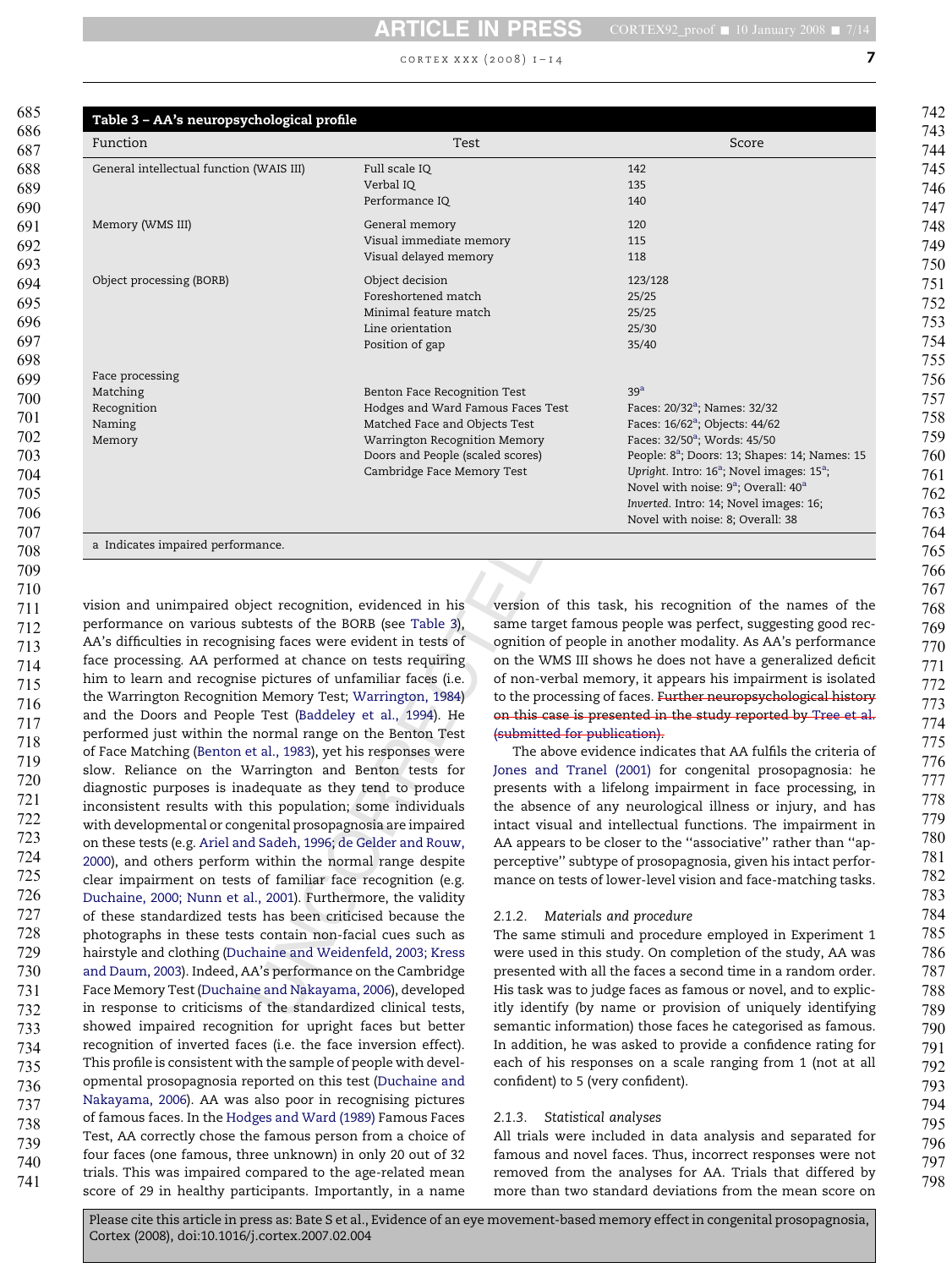reaction time were removed, and AA's performance on each dependent measure was compared across famous and novel faces using univariate analyses of variance. To examine AA's performance in relation to that of controls, data were converted into z scores using the mean and standard deviation for the control participants. Experiment 1 showed that our older and younger controls performed similarly on the majority of eye-tracking measures, except for the proportion dwell time spent on the left side of space. With the exception of this latter measure, control data were merged for comparison with AA in order to increase the power of our analyses. The cutoff for normal performance was set at a z score of 1.96, corresponding to the top and bottom 2.5% of the normal distribution. 799 800 801 802 803 804 805 806 807 808 809 810 811

#### 2.2. Results 813

812

814

2.2.1. Accuracy and reaction time 815

When performing the recognition test, AA correctly judged all the 20 novel faces to be unfamiliar, and correctly judged 17 of the 20 famous faces to be familiar (85%). However, his mean confidence rating was low particularly in response to famous faces (2.6 out of 5, range 1.0–3.5) and slightly higher for novel faces (3.2 out of 5, range 2.0–5). Further, when asked to explicitly identify the famous people after the test, AA only named or provided uniquely identifying semantic information for 10 of the 20 famous people (50%), despite being highly familiar with all the targets in response to name cues. Thus, his high accuracy rate on the forced-choice behavioural measure of accuracy suggests some degree of implicit recognition in this patient, beyond the level of conscious awareness. 816 817 818 819 820 821 822 823 824 825 826 827 828

AA's response latencies were faster for famous faces than they were for novel faces, with a mean reaction time of 1304.37 msec for famous faces and 1977.61 msec for novel faces, and this difference was significant:  $F(1,35) = 12.702$ ,  $p = .001$ . AA's reaction times did not differ from those of controls for either famous or novel faces (see Table 1). 829 830 831 832 833 834

#### 2.2.2. Overall viewing patterns 835

A two (familiarity: famous, novel) by five (region: right eye, left eye, mouth, nose, other) mixed design analysis of variance did not reveal a difference in the viewing time spent on each region according to the familiarity of the face,  $F(4,140) = 1.526$ ,  $p = .198$  (see [Table 2](#page-5-0)). However, a main effect of region indicated that AA did spend more time viewing certain regions irrespective of the type of face, F(4,140) = 17.534,  $p = .001$ . Specifically, a post hoc contrast indicated he spent significantly more time viewing the nose than any other region,  $F(1,35) = 23.451$ ,  $p = .001$ . The proportion of dwell time spent on each feature did not differ from that of age-matched controls. 836 837 838 839 840 841 842 843 844 845 846 847

#### 2.2.3. Fixation measures 849

848

The mean number of fixations made per second by AA was 2.82 for famous faces and 2.56 for novel faces. This did not differ between the two types of face,  $F(1,35) = .542$ ,  $p = .467$ , and was within the normal range displayed by age-matched control participants (see [Table 2\)](#page-5-0). AA's mean fixation duration was 467.80 msec for famous faces and 413.22 msec for novel faces. This difference was not significant:  $F(1,35) = .695$ , 850 851 852 853 854 855

 $\,p\!=\!.410.$  These values were within the normal range found in our control participants.

### 2.2.4. Interest area measures

AA sampled a mean of 1.90 regions for famous faces and 2.56 regions for novel faces. This difference was significant,  $F(1,35) = 4.673$ ,  $p = .038$ . AA made an average of 2.42 runs (consecutive fixations) within each region for famous faces and 3.50 for novel faces. Significantly more runs were made for novel than famous faces,  $F(1,35) = 4.133, p = .050$ . AA's performance on both of these measures fell within the control range.

# 2.2.5. Dwell time measures

AA spent 66.37% of dwell time on the inner features of famous faces and 83.90% of dwell time on the inner features of novel faces. Thus, as predicted, he spent more dwell time on inner features for novel faces than for famous faces and this difference was significant,  $F(1,35) = 4.833$ ,  $p = .035$ . Further, AA spent 40.41% dwell time on the left side of space for famous faces and 50.51% for novel faces. This difference was not significant,  $F(1,35) = .924$ ,  $p = .343$ . AA's performance on both of these measures was in the control range.

### 2.3. Summary of Experiment 2

crease the power of our analyses. performance on both of these<br>crosses the power of our analyses. The formatic was set at a z score of<br>12.2.5. Dwell time measures<br>2.2.5. Dwell time measures<br>2.4.8 pend to find the simulati In this study we used eye-movement measures to assess the relationship between face perception and recognition in a person with congenital prosopagnosia, AA. Our first aim was to investigate whether a reprocessing effect could be observed in AA's pattern of eye movements for famous faces, irrespective of his recognition accuracy. Second, we compared AA's performance to that of a group of healthy control participants. A difference in the processing of famous and unfamiliar faces was found on four dependent measures: reaction time, number of regions sampled, number of runs (or consecutive fixations within the same region), and the proportion dwell time spent on the inner features. Yet, the effect was not entirely consistent with that displayed by controls: for AA there was no difference between famous and novel faces on the two fixation-based measures, fixation count and fixation duration.

AA's scanpath strategy in the context of his recognition performance requires further examination. The above analyses did not take recognition accuracy into account. We know that AA was able to provide uniquely identifying information for half the faces in the stimulus set, and thus it might be argued that the eye movement-based memory effect was driven largely by responses to faces he explicitly recognised. Accordingly, this does not provide evidence of covert recognition using eye-tracking indicators. More convincing evidence would be provided if the eye movementbased memory effect could be demonstrated separately for faces he could and could not recognise explicitly. The stimulus set in this experiment was not sufficiently large to address this question, and hence a third experiment was conducted in which a larger set of famous and novel stimuli were used.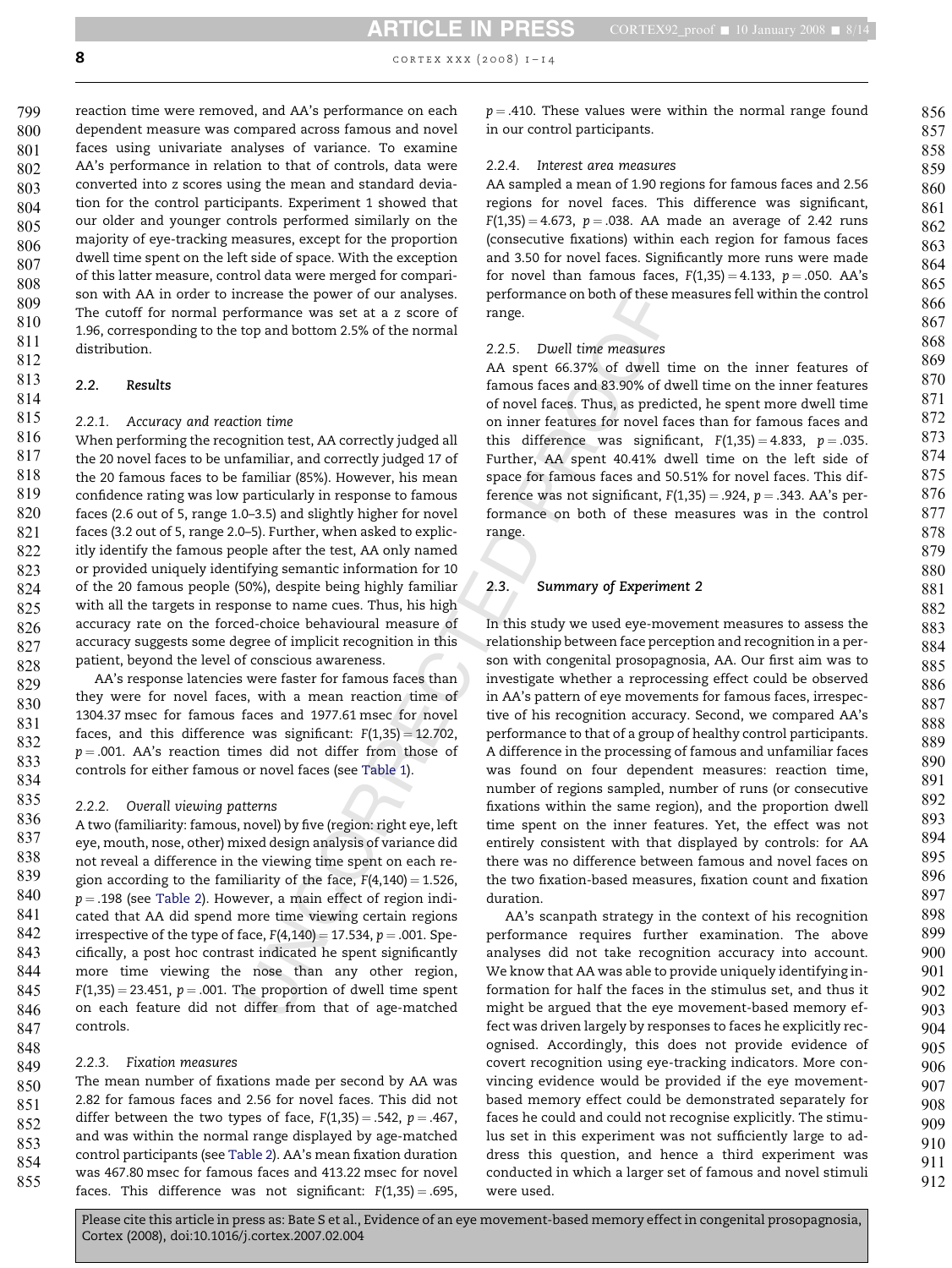cortex xxx (2008) 1–14

#### 3. Experiment 3 913 914

Having demonstrated at least some evidence of an eye movement-based memory effect in AA, the aim of the present study was to investigate the same effect for faces he could not recognise explicitly. Explicit recognition was defined as provision of the correct name of the target personality or of accurate semantic information. The same procedure used in Experiments 1 and 2 was repeated here with a larger set of stimuli. Evidence of a reprocessing effect for famous faces AA could not recognise would provide evidence of residual covert face processing abilities. 915 916 917 918 919 920 921 922 923 924 925

# 3.1. Method

926 927 928

958

# 3.1.1. Materials and procedure

The same procedure used in Experiments 1 and 2 was repeated in Experiment 3. However, the number of stimuli was increased from 40 to 60, with 30 additional famous and 30 additional novel faces presented for recognition. The famous faces were identified as highly familiar by a group of 20 age-matched participants. As in Experiment 2, AA was asked to view the set of faces a second time, once the eyetracking data had been recorded. In this second viewing session, he was again asked to classify the faces as novel or famous, and to explicitly identify those faces that he recognised. AA was also asked to provide confidence ratings on a scale ranging from 1 (not at all confident) to 5 (very confident) for each familiarity and identification judgment. 929 930 931 932 933 934 935 936 937 938 939 940 941

#### 3.1.2. Statistical analyses 942 943

into<br>us acts an count not ecosy<br>
ee of residual covert face processing<br>  $(448)$ , despite being highly for<br>  $(M = 1900.00 \text{ me})$ <br>  $(M = 1203.52 \text{ me})$  and expliciences in reaction tilf<br>  $(M = 1203.52 \text{ me})$ . The number of strutiul Data collected in Experiments 2 and 3 were pooled, resulting in 50 novel and 50 famous faces for analysis. Responses for each dependent measure were separated for novel and famous faces, and further subdivided into those famous faces that were explicitly recognised and those that were not. Those trials that differed by more than two standard deviations from the mean on reaction time were excluded. On this basis, one famous face that was explicitly recognised, one that was not explicitly recognised and one novel face were excluded. Univariate analyses of variance and planned comparisons were then carried out for each dependent measure to make two comparisons between (1) explicitly recognised famous faces and novel faces, and (2) non-recognised famous faces and novel faces. 944 945 946 947 948 949 950 951 952 953 954 955 956 957

# 3.2. Results

# 3.2.1. Accuracy and reaction time

AA correctly categorised 88 out of the 100 faces as either familiar or novel. He incorrectly categorised eight out of 50 famous faces as novel and four novel faces as famous. Again, mean confidence levels were low for famous and novel faces (2.3 and 3.4 out of 5, respectively). Explicit identification of the famous faces after the test was low, as AA could only name or provide accurate semantic information for 22 of the 50 faces (44%), despite being highly familiar with all of the famous people when informed of their identity by name.

Differences in reaction time were found between novel ( M ¼ 1900.00 msec) and explicitly recognised famous faces ( M ¼ 1282.52 msec) and the difference was significant, F(1,94)  $=$  12.084,  $\emph{p}$   $=$  .001 (see Table 4). There was also a difference in response latencies for famous faces that AA did not recognise (M  $=$  1563.59 msec) and novel faces, F(1,94)  $=$  4.247, p ¼ .042 (see Fig. 1).

# 3.2.2. Overall viewing patterns

In Experiment 3, no difference was found in AA's pattern of feature exploration according to the type of face he was viewing, F(8,376) = .485,  $p =$  .867. As in Experiment 2, a main effect of region (F(4,376) = 53.875,  $p = .001$ ) and post hoc contrasts revealed he spent more time studying the nose than any other feature,  $F(1,94) = 98.975$ ,  $p = .001$ .

# 3.2.3. Fixation measures

No difference in fixation rate was found between either recognised or non-recognised famous faces in comparison to novel faces, F(2,94) = .216,  $p =$  .806; nor was there a difference in fixation duration, F(2,94) = .279, p = .757.

# 3.2.4. Interest area measures

Differences in the number of regions sampled were found between both sets of famous faces when they were compared with novel faces. Fewer regions were sampled for recognised famous faces ( $M = 1.86$ ) than for novel faces ( $M = 2.43$ ), F(1,94)  $=$  6.681,  $\,p$   $=$  .011; and for famous faces that were not recognised (M  $=$  1.96) compared to novel faces, F(1,94)  $=$ 5.253,  $p = .024$  (see [Fig. 2](#page-9-0)). Fewer runs (i.e. consecutive fixations) were made for recognised famous faces (M  $=$  2.33) than for novel faces (M = 3.29),  $F(1,94) = 5.714$ ,  $p = .019$ ; and for famous faces that were not recognised  $(M=2.56)$  in comparison to novel faces,  $F(1,94) = 3.977$ ,  $p = .049$  (see [Fig. 3](#page-9-0)).

|                          | Famous faces     |                  | Novel faces      |
|--------------------------|------------------|------------------|------------------|
|                          | Recognised       | Not recognised   |                  |
| Reaction time (msec)     | 1282.52 (350.52) | 1563.59 (754.35) | 1900.00 (740.87) |
| Fixation rate per second | 3.58(1.19)       | 3.36(1.15)       | 3.44(1.15)       |
| Fixation duration (msec) | 322.28 (147.71)  | 331.19 (151.83)  | 323.57 (143.03)  |
| Region count             | 1.86(.48)        | 1.96(.85)        | 2.43(.96)        |
| Run count                | 2.33(.86)        | 2.56(1.50)       | 3.29(1.74)       |
| Proportion inner (%)     | 70.08 (22.62)    | 71.52 (25.61)    | 83.34 (16.31)    |
| Proportion left (%)      | 50.87 (32.18)    | 50.70 (30.94)    | 50.30 (28.43)    |

Please cite this article in press as: Bate S et al., Evidence of an eye movement-based memory effect in congenital prosopagnosia, Cortex (2008), doi:10.1016/j.cortex.2007.02.004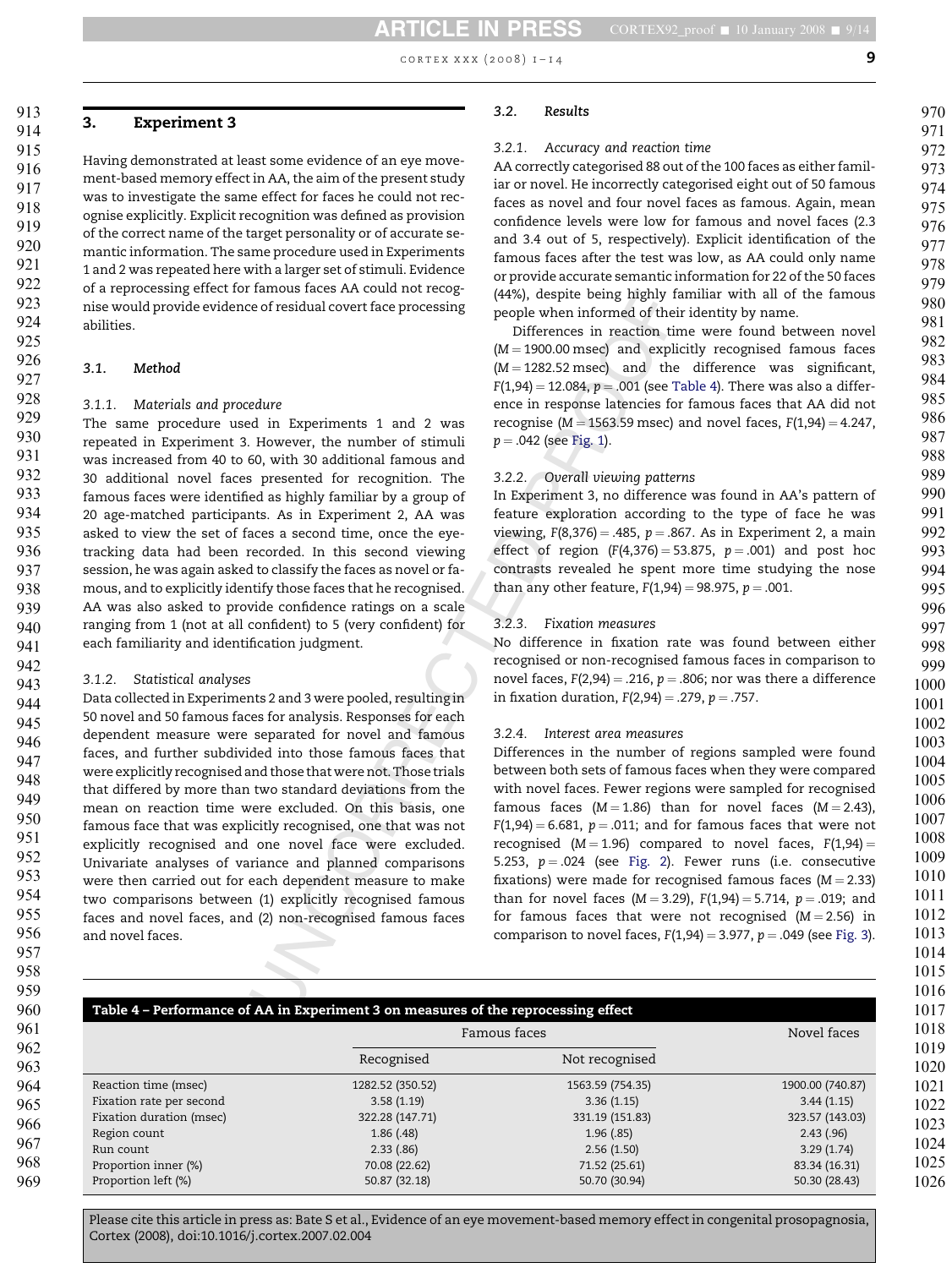ARTICLE IN PRESS  $\qquad \text{CORTEX92\_proof} \quad 10 \text{ January } 2008 \quad 10/14$ 

<span id="page-9-0"></span>**10 cortex XXX** (2008)  $I-I4$ 



Fig. 1 – AA's mean reaction time (msec) for each type of face in comparison to control participants.

### 3.2.5. Dwell time measures

A difference in the proportion dwell time spent on the inner features was found between recognised famous faces  $(M = 70.08\%)$  and novel faces  $(M = 83.34\%), F(1,94) = 6.067,$  $p = .016$ ; and between non-recognised famous faces  $(M = 71.52%)$  and novel faces,  $F(1,94) = 3.977$ ,  $p = .049$  (see Fig. 4). However, no difference was found in the proportion dwell time spent on the left side of space between either recognised or non-recognised famous faces compared to novel faces, F(2,94) = .003, p = .997. 

# 3.3. Summary of Experiment 3

In Experiment 3 we investigated covert processing in a case of congenital prosopagnosia by comparing eye movement performance for explicitly recognised famous faces and for famous faces AA could not explicitly recognise relative to that for novel faces. Differences were observed between viewing patterns for recognised famous faces and novel faces on four of the seven dependent measures: reaction time, region count, run count and proportion dwell time spent on the inner features. An eye movement-based memory effect was found on the same measures for famous faces that AA could not recognise explicitly. This finding suggests an eye movementbased memory effect can be found for faces that cannot be explicitly recognised in congenital prosopagnosia. 



# 4. General discussion

INNET Movel<br>
I time (msec) for each type of face<br>
exacticipants.<br>
Exaction dwell time spent on the inner<br>
tion dwell time spent on the inner<br>
tive were recognised famous faces<br>
The aims of this study were (a)<br>
caces (M = The aims of this study were (a) to replicate the eye movementbased memory effect in healthy control participants and (b) to investigate whether this effect could be used to index covert processing in a case of congenital prosopagnosia. In healthy control participants we found a difference in the viewing of novel compared to famous faces, characterised by fewer fixations and reduced sampling of facial features in familiar stimuli. Interestingly, the predicted finding that more time would be spent on the left side of space for the viewing of novel faces was only found in our younger adult controls. In Experiment 2, some evidence of reduced sampling was also found in AA, irrespective of his recognition accuracy. While this suggested that the visual scanpath could be used to discriminate novel from famous faces in congenital prosopagnosia, it was not clear whether the demonstrated effect was based on overt or covert recognition of famous faces. This was investigated in Experiment 3 where famous faces were divided into those that were explicitly recognised and those that were not. Again, a reprocessing effect was found for famous faces that AA could explicitly identify on some measures, and the same indicators were found to contribute to the effect for those famous faces that AA could not explicitly recognise.

Consistent with two previous studies that examined the influence of prior exposure on scanning strategy [\(Althoff](#page-11-0) [and Cohen, 1999; Barton et al., 2006\)](#page-11-0), the key finding in our



Please cite this article in press as: Bate S et al., Evidence of an eye movement-based memory effect in congenital prosopagnosia, Cortex (2008), doi:10.1016/j.cortex.2007.02.004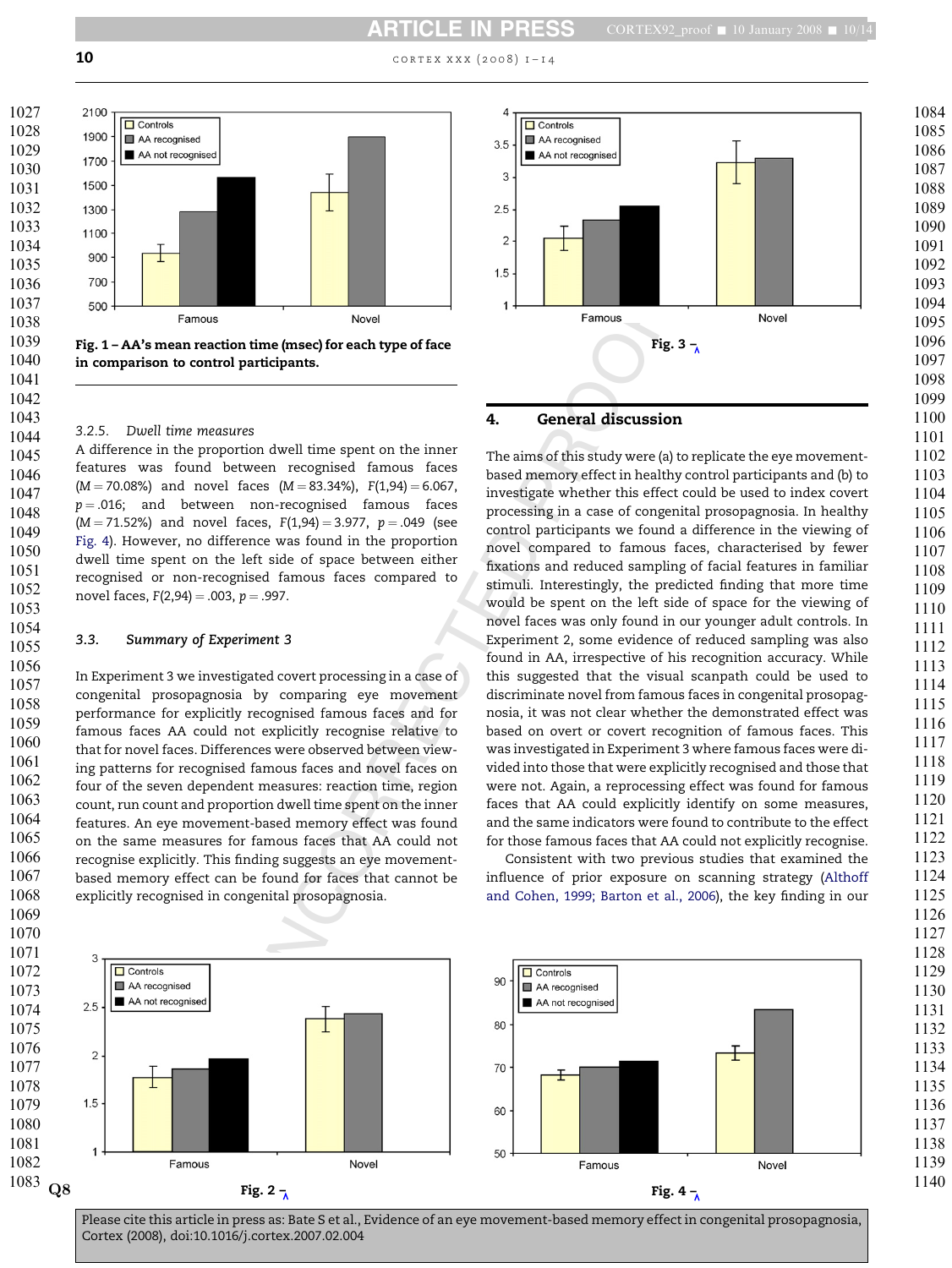# CORTEX XXX  $(2008)$   $I-I4$  11

famous faces is greater, a familiar-<br>
neuro ef ore physical proportions is greater, a familiar-<br>
neuro e of the physical proportions and noticely, with less data required<br>
reshold. Further, the number of  $\alpha$  A and contro control participants was a reduction in the sampling of famous faces. Indeed, the viewing of familiar stimuli was characterised by shorter reaction times, fewer fixations and the sampling of fewer regions. While previous studies used a combination of these and other measures to characterise this reduction in sampling, a similar interpretation can be applied in each case. That is, information gathering for novel faces is less effective, reflected in a need to accumulate more data resulting in an increased number of fixations and longer scanning durations to reach a decision. As the strength of the internal representations of famous faces is greater, a familiarity decision can be made more rapidly, with less data required to reach the decision threshold. Further, the number of consecutive fixations within the same region was also found to differ between famous and novel faces. [Barton et al.](#page-11-0) [\(2006\)](#page-11-0) found that more regionally repetitive pairs were made for morphed (ambiguous) famous faces compared to novel faces, and suggested that continued sampling of the same region reflects an attempt to resolve regional feature ambiguity in the data generated during the first fixation of the pair. This explanation is also consistent with our findings, as further hypothesis testing would naturally occur for novel faces, whereas confirmatory evidence is likely to be received within the first fixation to a region in famous faces. However, Barton et al. did not find a similar difference for the number of runs made for non-morphed famous faces and novel faces. It is possible this discrepancy may be explained by the definition of the regions of interest: Barton et al. divided their stimuli into eight regions of interest (right and left eye, nose, mouth, chin, right and left cheek, brow) whereas we used five (right and left eye, mouth, nose and other). These differences in classification may have influenced the number of regionally repetitive pairs found in the two studies. 1141 1142 1143 1144 1145 1146 1147 1148 1149 1150 1151 1152 1153 1154 1155 1156 1157 1158 1159 1160 1161 1162 1163 1164 1165 1166 1167 1168 1169 1170 1171 1172

Findings from our control participants concerning the regional distribution of scanning speak to inconsistencies in the current literature on face processing. First, a greater proportion of dwell time was spent on the inner features for novel faces than for famous faces. This is in line with the scanning study conducted by Althoff and Cohen (1999), but in opposition to behavioural findings that suggest the inner features are more important for familiar face recognition (e.g. [Clutterbuck and Johnston, 2005; Ellis et al., 1979; Young](#page-12-0) [et al., 1985\)](#page-12-0). An alternative explanation for this discrepancy concerns the temporal order of fixation distribution, rather than the relative importance of the internal and external features for recognition. It is likely that when a face is presented for recognition, scanning begins with the inner features for both familiar and novel stimuli. As these data are processed more rapidly for familiar faces, confirmatory evidence for identification may then be sought from the less informative external features. However, as no strong representations are available for the processing of novel faces, data extraction from the internal features is slower as hypothesis testing continues. Since an identity threshold is not reached at an early stage of scanning for these faces, the majority of scanning time is dedicated to processing the critical information within the inner features. 1173 1174 1175 1176 1177 1178 1179 1180 1181 1182 1183 1184 1185 1186 1187 1188 1189 1190 1191 1192 1193 1194 1195

Further, we found the proportion dwell time spent on the left side of space to be in the predicted direction only for our younger adult participants. While evidence of right 1196 1197

hemisphere dominance in face processing has a long history in the literature, other factors have been found to influence hemispheric processing of faces, such as gender (e.g. [Smith,](#page-13-0) [2000](#page-13-0)). Our findings suggest that the right hemisphere dominance may also be influenced by age. Indeed, the original report of a greater bias towards the left side of space for novel faces only monitored viewing in younger adult participants [\(Althoff and Cohen, 1999\)](#page-11-0). However, it should be noted that the two sets of participants in our study viewed a different set of faces, and the possibility that this finding was a consequence of the physical properties of the stimuli cannot be ruled out.

AA and control viewing strategies for famous and novel faces revealed some inconsistencies in performance. We found no evidence of a reprocessing effect on the two fixation-based measures for AA in either experiment. It may be that the fixation-based measures are not particularly reliable indicators of the effect for patients with impaired recognition, as these individuals may be more vigilant in their scanning strategy given awareness of their impairment. Further, the finding that proportion dwell time spent on the inner features differed between famous and novel faces in AA, and that this value did not differ from that of control participants, is not compatible with the recent report that patients with congenital prosopagnosia tend to focus on the external features to a greater extent than healthy participants ([Schwarzer et al.,](#page-13-0) in press). Finally, AA did not show the predicted left-sided processing bias for either novel or famous faces. This finding speaks to a recent study that suggests the right hemisphere dominance in face processing is not pre-specified, but develops in response to early visual experience in face processing ([Legrand et al., 2003\)](#page-12-0). Thus, in congenital prosopagnosia where impaired face processing is present from birth this right hemisphere dominance may fail to develop, and hence explain why we did not find the bias in AA.

Importantly, our findings make two further important contributions to the literature on congenital prosopagnosia. First, AA appears to represent a case of associative congenital prosopagnosia. Support for such a distinction between associative and apperceptive prosopagnosia in the literature is weak, as the majority of the congenital cases are believed to have deficits at the level of structural encoding. Further, the pattern of deficits found in these patients is varied, implying that congenital prosopagnosia is likely caused by impairments to different mechanisms in different individuals. However, in larger samples of patients it may be useful to partition the disorder, and one possibility is to use the perceptual/ mnemonic distinction classically used in acquired prosopagnosia. Currently, the only congenital prosopagnosics that are reported to suffer from the associative impairment are Dr S [\(Temple, 1992](#page-13-0)), BC ([Duchaine, 2000\)](#page-12-0), and TA [\(Jones and Tranel,](#page-12-0) [2001](#page-12-0)); all of which show normal or near-normal performance on the Benton Test of Face Recognition and object perception as well as a reasonable capacity to judge the sex, expression and age of faces. AA shows the same pattern in performance and thus strengthens the case for an associative and apperceptive distinction in congenital prosopagnosia. Further, the evidence reviewed here suggests that eye movement monitoring may provide an effective means of discriminating between different subtypes of congenital prosopagnosia. 1231 1232 1233 1234 1235 1236 1237 1238 1239 1240 1241 1242 1243 1244 1245 1246 1247 1248 1249 1250 1251 1252 1253 1254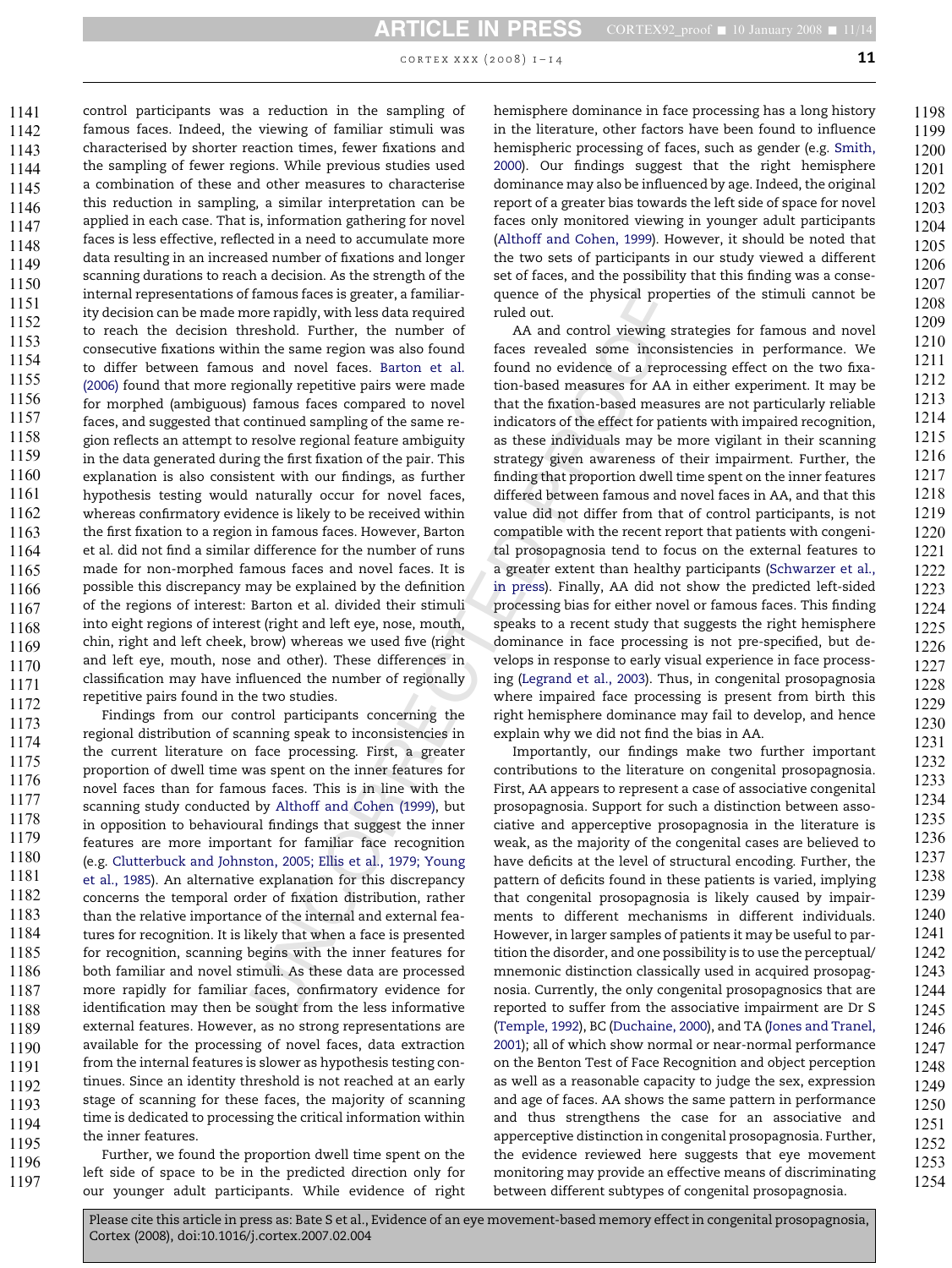<span id="page-11-0"></span>

Second, two previous studies have failed to find evidence of covert recognition in congenital prosopagnosia using behavioural indicators [\(Bentin et al., 1999; de Haan and Campbell,](#page-12-0) [1991\)](#page-12-0). These findings are consistent with the view that covert recognition in acquired prosopagnosia is dependent upon subthreshold activation of face representations acquired prior to brain damage. Arguably, as people with congenital prosopagnosia have never had normal face processing abilities, it seems plausible that they would not be able to covertly activate face representations (Barton et al., 2001). Contrary to this suggestion, evidence of covert recognition has recently been shown in a five-year-old boy with congenital prosopagnosia using SCR [\(Jones and Tranel, 2001\)](#page-12-0). Given this, an alternative explanation may be that covert recognition can only be found using autonomic but not behavioural measures in congenital prosopagnosia, a prediction that is compatible with dual-route models of face processing (e.g. [Ellis and](#page-12-0) [Young, 1990\)](#page-12-0). 1255 1256 1257 1258 1259 1260 1261 1262 1263 1264 1265 1266 1267 1268 1269 1270 1271

e of covert recognition has recently is possible that the presentation particle of covert recognition of Translation and Tranel, 2001). Given this, an ences may impair on their pay a be that covert recognition can recogni However, the evidence reported here refutes both these explanations. Our findings suggest that, at least in some cases of congenital prosopagnosia, normal face representations may be accessed covertly. Indeed, the evidence presented here suggests that AA has relatively intact internal representations of faces, at least to the extent that he can activate some pre-existing stored representation for famous faces, even when he cannot explicitly recognise those faces. This is consistent with the neurological findings in cases of congenital prosopagnosia. Specifically, there is evidence of normal activation of the fusiform face area (FFA) in fMRI studies of congenital prosopagnosia (Avidan et al., 2005; Hasson et al., 2003; although see [Hadjikhani and de Gelder, 2002\)](#page-12-0); a region in the occipito-temporal cortex that responds more to faces than to most other stimulus categories (Kanwisher et al., [1997; McCarthy et al., 1997\)](#page-12-0). However, in an fMRI study of four individuals with congenital prosopagnosia, Avidan et al. (2005) reported a critical difference in BOLD activity for faces in prefrontal cortex, suggesting these individuals might be taxing working memory more than normal subjects when required to process faces. Thus, in congenital prosopagnosia, an apparently normal FFA may nevertheless show inefficient interactions with working memory and attention. This may be the case with AA; he may have the ability to store relatively normal and stable internal representations, yet the connections with other parts of the perceptual and semantic systems are weakened. These weakened connections may still permit residual recognition, as indexed by indicators of covert recognition. 1272 1273 1274 1275 1276 1277 1278 1279 1280 1281 1282 1283 1284 1285 1286 1287 1288 1289 1290 1291 1292 1293 1294 1295 1296 1297 1298 1299

Our study is the first to provide evidence of covert recognition in congenital prosopagnosia using behavioural indicators. Having shown this, we propose that it is in fact the nature of the impairment that is predictive of the ability to display covert recognition in this condition, rather than the indicator (i.e. behavioural or autonomic). Perceptual tests of face recognition revealed impairments in YT and AB, and these patients also reported associated visual impairments. However, both TA and AA are cases presenting with an associative impairment demonstrated by relatively intact face and object perception. Accordingly, one might predict that patients with associative congenital prosopagnosia should demonstrate covert recognition on both behavioural and autonomic 1300 1301 1302 1303 1304 1305 1306 1307 1308 1309 1310 1311

measures. From AA we have evidence of covert recognition using a behavioural measure and from TA we have such evidence from use of an autonomic measure. In future it will be important to show evidence of covert recognition using both measures in the same case. What is not clear from this research is whether the apperceptive/associative distinction is of the same nature as that reported in acquired prosopagnosia. Indeed, many authors have noted that congenital prosopagnosia is not a homogeneous disorder, and thus it is very unlikely such a fine grained distinction occurs in all cases. It is possible that the presentation of perceptual and semantic impairment may vary in different cases, and that these differences may impact on their potential to demonstrate covert recognition. Hence, not only must we examine the presence or absence of covert recognition, but also this must be done in the context of the form the prosopagnosia takes.

# Acknowledgements

We would like to thank Brad Duchaine for access to the Cambridge Face Recognition Test and John Hodges for access to the Hodges and Ward Famous Faces Test. We would also like to thank AA for his continued enthusiastic participation in our research.

# references

|                                                                                                                             | 1340 |
|-----------------------------------------------------------------------------------------------------------------------------|------|
| Althoff RR. Eye movement-based memory assessment: the use of                                                                | 1341 |
| eye movement monitoring as an indirect measure of memory.                                                                   | 1342 |
| Unpublished Doctoral Dissertation; 1999.                                                                                    | 1343 |
| Althoff RR, Cohen NJ, Mcconkie G, Wasserman S, Maciukenas M,                                                                | 1344 |
| Azen R, and Romine L. Eye-movement-based memory                                                                             | 1345 |
| assessment. In Becker W, Deubel H, and Mergner T (Eds),<br>Current Oculomotor Research: Physiological and Psychological     | 1346 |
| Aspects. New York: Kluwer/Plenum, 1998: 239-302.                                                                            |      |
| Althoff RR and Cohen NJ. Eye-movement-based memory effect:                                                                  | 1347 |
| a reprocessing effect in face perception. Journal of Experimental                                                           | 1348 |
| Psychology: Learning, Memory and Cognition, 25: 997-1010, 1999.                                                             | 1349 |
| Ariel R and Sadeh M. Congenital visual agnosia and                                                                          | 1350 |
| prosopagnosia in a child: a case report. Cortex, 32: 221-240,                                                               | 1351 |
| 1996.                                                                                                                       | 1352 |
| Avidan G, Hasson U, Malach R, and Behrmann M. Detailed                                                                      | 1353 |
| exploration of face-related processing in congenital                                                                        | 1354 |
| prosopagnosia: 2. Functional neuroimaging findings. Journal of<br>Cognitive Neuroscience, 17: 1150-1167, 2005.              | 1355 |
| Baddeley A, Emslie H, and Nimmo-Smith I. Doors and People.                                                                  | 1356 |
| Oxford: Harcourt Assessment, The Psychological Corporation,                                                                 | 1357 |
| 1994.<br>Q4                                                                                                                 |      |
| Barton J. Disorders of face perception and recognition. Neurologic                                                          | 1358 |
| Clinics, 21: 521-548, 2003.                                                                                                 | 1359 |
| Barton JJS, Cherkasova M, and O'Connor M. Covert recognition in                                                             | 1360 |
| acquired and developmental prosopagnosia. Neurology, 57:                                                                    | 1361 |
| 1161-1168, 2001.                                                                                                            | 1362 |
| Barton JJS, Radcliffe N, Cherkasova MV, Edelman J, and                                                                      | 1363 |
| Intriligator JM. Information processing during face                                                                         | 1364 |
| recognition: the effects of familiarity, inversion, and morphing<br>on scanning fixations. Perception, 35: 1089-1105, 2006. | 1365 |
| Behrmann M and Avidan G. Congenital prosopagnosia: face-blind                                                               | 1366 |
| from birth. Trends in Cognitive Science, 9: 180-187, 2005.                                                                  | 1367 |
| Behrmann M, Avidan G, Marotta JJ, and Kimchi R. Detailed<br>exploration of face-related processing in congenital            | 1368 |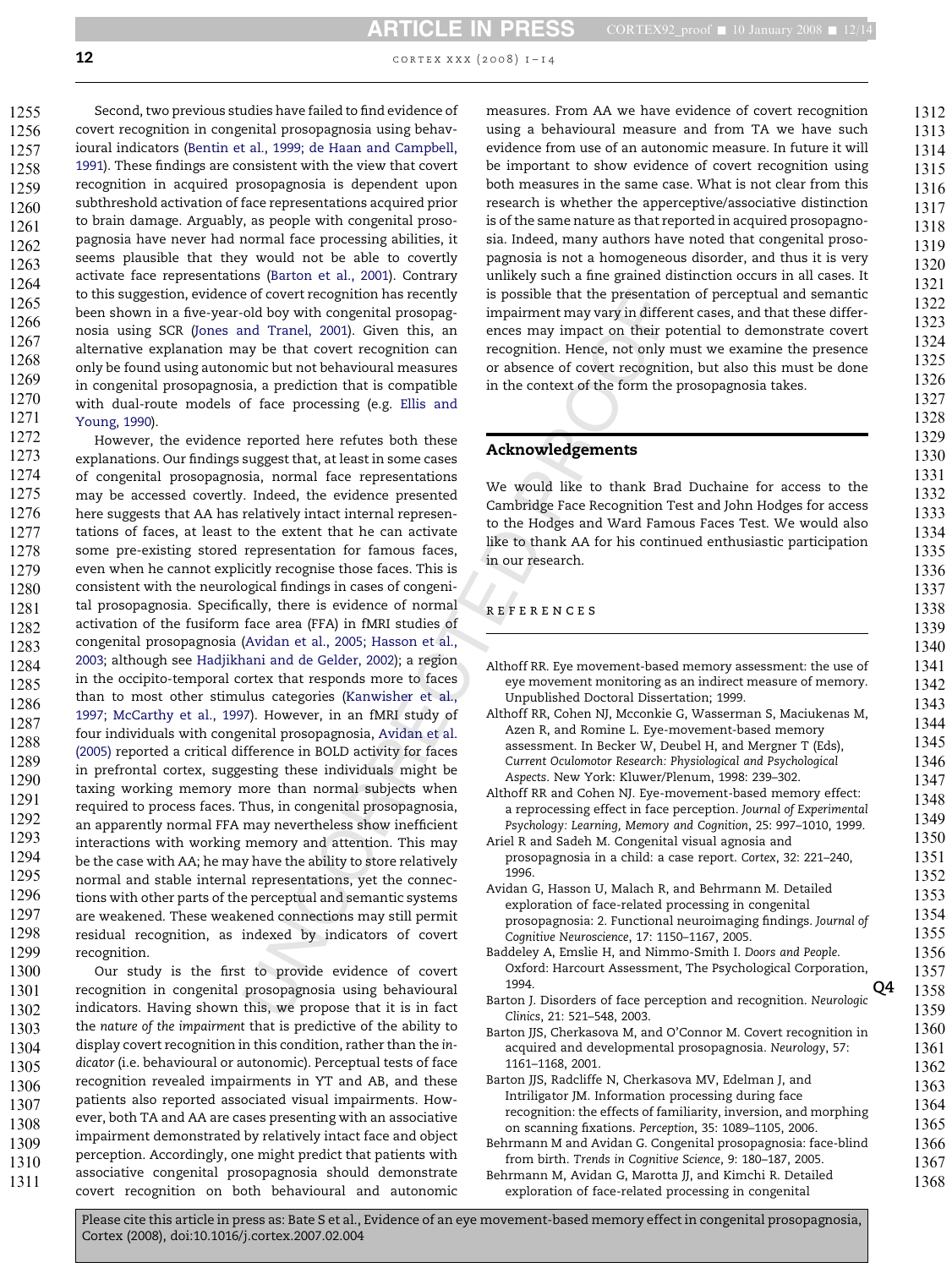ARTICLE IN PRESS CORTEX92\_proof 10 January 2008 13/14

 $CORTEX XXX (2008) 1-I 4$  13

<span id="page-12-0"></span>

| 1369 | prosopagnosia: 1. Behavioral findings. Journal of Cognitive                                                                    | Friedman A. Framing pictures: the role of knowledge in                                                                        |
|------|--------------------------------------------------------------------------------------------------------------------------------|-------------------------------------------------------------------------------------------------------------------------------|
| 1370 | Neuroscience, 17: 1130-1149, 2005.<br>Bentin S, Deouell LY, and Soroker N. Selective visual streaming in                       | automatized encoding and memory for gist. Journal of<br>Experimental Psychology: General, 108: 316-355, 1979.                 |
| 1371 | face recognition: evidence from developmental                                                                                  | Galaburda A and Duchaine B. Developmental disorders of vision.                                                                |
| 1372 | prosopagnosia. Neuroreport, 10: 823-827, 1999.                                                                                 | Neurologic Clinics, 21: 687-707, 2003.                                                                                        |
| 1373 | Benton AL, Hamsher K, Varney NR, and Spreen O. Facial                                                                          | Gilbert C and Bakan P. Visual asymmetry in perception of faces.                                                               |
| 1374 | Recognition: Stimulus and Multiple Choice Pictures. New York:                                                                  | Neuropsychologia, 11: 355-362, 1973.                                                                                          |
| 1375 | Oxford University Press, 1983.                                                                                                 | Groner R, Walder F, and Groner M. Looking at faces: local and                                                                 |
| 1376 | Breen N, Caine D, and Coltheart M. Models of face recognition and                                                              | global aspects of scanpaths. In Gale AJ, and Johnson F (Eds),                                                                 |
|      | delusional misidentification: a critical review. Cognitive                                                                     | Theoretical and Applied Aspects of Eye Movement Research. North-                                                              |
| 1377 | Neuropsychology, 17: 55-71, 2000.                                                                                              | Holland: Elsevier Science Publishers, 1984.                                                                                   |
| 1378 | Bruyer R. Covert face recognition in prosopagnosia: a review.                                                                  | Grüeter M, Grüeter T, Bell V, Horst J, Laskowski W, Sperling K,                                                               |
| 1379 | Brain and Cognition, 15: 223-235, 1991.                                                                                        | Halligan PW, Ellis HD, and Kennerknecht I. Hereditary                                                                         |
| 1380 | Butler S, Gilchrist I, Burt D, Perrett D, Jones E, and Harvey M. Are                                                           | prosopagnosia: the first case series. Cortex, in press,<br>Q <sub>6</sub>                                                     |
| 1381 | the perceptual biases found in chimeric face processing                                                                        | Hadjikhani N and de Gelder B. Neural basis of prosopagnosia: an                                                               |
| 1382 | reflected in eye-movement patterns? Neuropsychologia, 43:<br>52-59, 2005.                                                      | fMRI study. Human Brain Mapping, 16: 176-182, 2002.<br>Hasson U, Avidan G, Deouell LY, Bentin S, and Malach R. Face-          |
| 1383 | Campbell R. Face to face: interpreting a case of developmental                                                                 | selective activation in a congenital prosopagnosic subject.                                                                   |
| 1384 | prosopagnosia. In Campbell R (Ed), Mental Lives: Case Studies in                                                               | Journal of Cognitive Neuroscience, 15: 419-431, 2003.                                                                         |
|      | Cognition. Basil Blackwell Ltd, 1992.                                                                                          | Henderson JM, Falk RJ, Minut S, Dyer FC, and Mahadevan S.                                                                     |
| 1385 | Clutterbuck R and Johnston RA. Demonstrating how unfamiliar                                                                    | Gaze control for face learning and recognition in humans                                                                      |
| 1386 | faces become familiar using a face matching task. European                                                                     | and machines. In Shipley T, and Kellman P (Eds), From                                                                         |
| 1387 | Journal of Cognitive Psychology, 17: 97-116, 2005.                                                                             | Fragments to Objects: Segmentation Processes in Vision. New                                                                   |
| 1388 | de Gelder B and Rouw R. Configural face processes in acquired                                                                  | York: Elsevier, 2001.                                                                                                         |
| 1389 | and developmental prosopagnosia: evidence for two separate                                                                     | Henderson JM and Hollingworth A. Eye movements during scene                                                                   |
| 1390 | face systems? Neuroreport, 11: 3145-3150, 2000.                                                                                | viewing: an overview. In Underwood GW (Ed), Eye Guidance                                                                      |
| 1391 | de Haan EH. A familial factor in the development of face                                                                       | While Reading and While Watching Dynamic Scenes. Amsterdam:                                                                   |
| 1392 | processing deficits. Journal of Clinical and Experimental                                                                      | Elsevier, 1998.                                                                                                               |
| 1393 | Neuropsychology, 21: 312-315, 1999.<br>de Haan EH and Campbell R. A fifteen year follow-up of a case of                        | Henderson JM, Weeks PA, and Hollingworth A. The effects of                                                                    |
| 1394 | developmental prosopagnosia. Cortex, 27: 489-509, 1991.                                                                        | semantic consistency on eye movements during complex<br>scene viewing. Journal of Experimental Psychology: Human              |
|      | de Renzi E, Faglioni P, Grossi D, and Nichelli P. Apperceptive and                                                             | Perception and Performance, 25: 210-228, 1999.                                                                                |
| 1395 | associative forms of prosopagnosia. Cortex, 27: 213-221, 1991.                                                                 | Hodges JR and Ward CD. Observations during transient global                                                                   |
| 1396 | Duchaine BC. Developmental prosopagnosia with normal                                                                           | amnesia: a behavioural and neuropsychological study of five                                                                   |
| 1397 | configural processing. Neuroreport, 11: 79-83, 2000.                                                                           | cases. Brain, 11: 595-620, 1989.                                                                                              |
| 1398 | Duchaine BC, Dingle K, Butterworth E, and Nakayama K. Normal                                                                   | Jones RD and Tranel D. Severe developmental prosopagnosia in                                                                  |
| 1399 | greeble learning in a severe case of developmental                                                                             | a child with superior intellect. Journal of Clinical and                                                                      |
| 1400 | prosopagnosia. Neuron, 43: 469-473, 2004.                                                                                      | Experimental Neuropsychology, 23: 265-273, 2001.                                                                              |
| 1401 | Duchaine B and Nakayama K. Dissociations of face and object                                                                    | Kanwisher N, McDermott J, and Chun MM. The fusiform face                                                                      |
| 1402 | recognition in developmental prosopagnosia. Journal of                                                                         | area: a module in human extrastriate cortex specialized for                                                                   |
| 1403 | Cognitive Neuroscience, 17: 249-261, 2005.<br>Duchaine B and Nakayama K. The Cambridge Face Memory Test:                       | face perception. Journal of Neuroscience, 17: 4302-4311, 1997.<br>Kracke I. Developmental prosopagnosia in Asperger syndrome: |
| 1404 | results for neurologically intact individuals and an                                                                           | presentation and discussion of an individual case.                                                                            |
| 1405 | investigation of its validity using inverted face stimuli and                                                                  | Developmental Medicine and Child Neurology, 36: 873-886, 1994.                                                                |
|      | prosopagnosic participants. Neuropsychologia, 44: 576-585,                                                                     | Kress T and Daum I. Developmental prosopagnosia: a review.                                                                    |
| 1406 | 2006.                                                                                                                          | Behavioural Neurology, 14: 109-121, 2003.                                                                                     |
| 1407 | Duchaine B, Nieminen-von Wendt T, New J, and Kulomaki T.                                                                       | Legrand R, Mondloch C, Maurer D, and Brent H. Expert face                                                                     |
| 1408 | Dissociations of visual recognition in a developmental                                                                         | processing requires visual input to the right hemisphere                                                                      |
| 1409 | prosopagnosic: evidence for separate developmental                                                                             | during infancy. Nature Neuroscience, 6: 1108-1112, 2003.                                                                      |
| 1410 | processes. Neurocase, 9: 380-389, 2003a.                                                                                       | Loftus G and Mackworth NH. Cognitive determinants of fixation                                                                 |
| 1411 | Duchaine B, Parker H, and Nakayama K. Normal emotion                                                                           | location during picture viewing. Journal of Experimental                                                                      |
| 1412 | recognition in a prosopagnosic. Perception, 32: 827-838, 2003b.<br>Duchaine BC and Weidenfeld A. An evaluation of two commonly | Psychology: Human Perception and Performance, 4: 565-572, 1978.<br>Luria S and Strauss M. Comparison of eye movements over    |
| 1413 | used tests of unfamiliar face recognition. Neuropsychologia, 41:                                                               | faces in photographic positives and negatives. Perception, 7:                                                                 |
| 1414 | 713-720, 2003.                                                                                                                 | 349-358, 1978.                                                                                                                |
| 1415 | Duchaine BC, Yovel G, Butterworth EJ, and Nakayama K.                                                                          | McCarthy G, Puce A, Gore JC, and Allison T. Face-specific                                                                     |
| 1416 | Prosopagnosia as an impairment to face-specific mechanisms:                                                                    | processing in the human fusiform gyrus. Journal of Cognitive                                                                  |
|      | elimination of the alternative hypotheses in a developmental                                                                   | Neuroscience, 9: 605-610, 1997.                                                                                               |
| 1417 | case. Cognitive Neuropsychology, 23: 714-747, 2006.<br>Q <sub>5</sub>                                                          | McConachie HR. Developmental prosopagnosia: a single case                                                                     |
| 1418 | Ellis HD, Shepherd JW, and Davies GM. Identification of familiar                                                               | report. Cortex, 12: 76-82, 1976.                                                                                              |
| 1419 | and unfamiliar faces from internal and external features:                                                                      | Mertens I, Siegmund H, and Grusser OJ. Gaze motor asymmetries                                                                 |
| 1420 | some implications for theories of face recognition. Perception,                                                                | in the perception of faces during a memory task.                                                                              |
| 1421 | 8: 431-439, 1979.<br>Ellis HD and Lewis MB. Capgras delusion: a window on face                                                 | Neuropsychologia, 31: 989-998, 1993.<br>Nunn JA, Postma P, and Pearson R. Developmental                                       |
| 1422 | recognition. Trends in Cognitive Sciences, 5: 149-156, 2001.                                                                   | prosopagnosia: should it be taken at face value? Neurocase, 7:                                                                |
| 1423 | Ellis HD and Young A. Accounting for delusional                                                                                | 15-27, 2001.                                                                                                                  |
| 1424 | misidentifications. British Journal of Psychiatry, 157: 239-248,                                                               | Rizzo M, Hurtig R, and Damasio AR. The role of scanpaths in facial                                                            |
| 1425 | 1990.                                                                                                                          | recognition and learning. Annals of Neurology, 22: 41-45, 1987.                                                               |
|      |                                                                                                                                |                                                                                                                               |